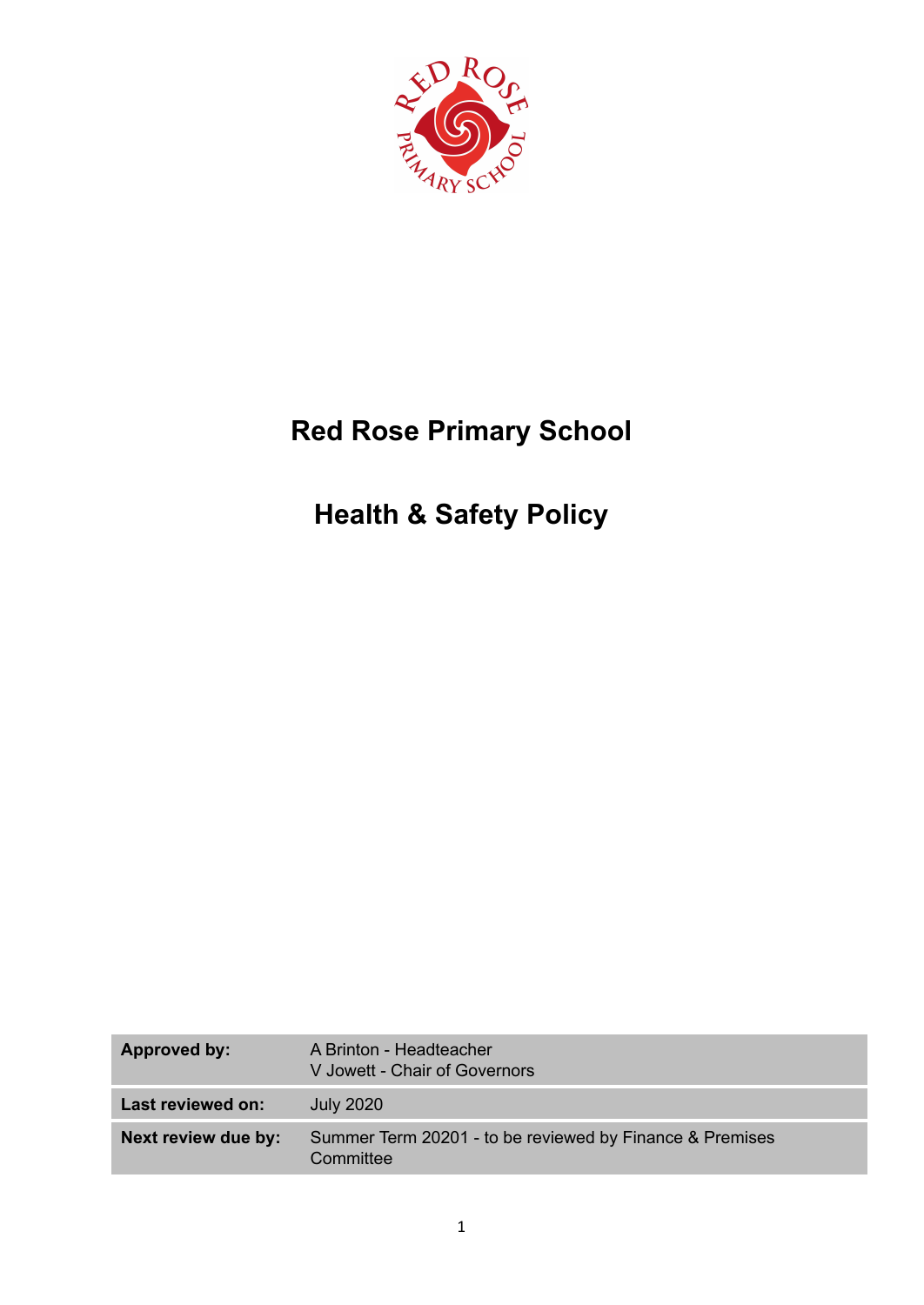

# **1. Aims**

Our school aims to:

- provide and maintain a safe and healthy environment
- establish and maintain safe working procedures amongst staff, pupils and all visitors to the school site
- have robust procedures in place in case of emergencies
- ensure that the premises and equipment are maintained safely, and are regularly inspected

The health, safety and welfare of all the people that work or learn at our school are of fundamental importance. We aim to provide a safe, secure and pleasant environment for everyone where people are supported to fulfil their potential. The governing body, along with the Local Authority, takes responsibility for the health & safety of all our pupils, members of staff and others who visit our premises.

# **2. Legislation**

This policy is based on advice from the Department for Education on [health](https://www.gov.uk/government/publications/health-and-safety-advice-for-schools) and safety in [schools](https://www.gov.uk/government/publications/health-and-safety-advice-for-schools) and the following legislation:

- The [Health](http://www.legislation.gov.uk/ukpga/1974/37) and Safety at Work etc. Act 1974, which sets out the general duties employers have towards employees and duties relating to lettings
- The [Management](http://www.legislation.gov.uk/uksi/1992/2051/regulation/3/made) of Health and Safety at Work Regulations 1992, which require employers to make an assessment of the risks to the health and safety of their employees
- The [Management](http://www.legislation.gov.uk/uksi/1999/3242/contents/made) of Health and Safety at Work Regulations 1999, which require employers to carry out risk assessments, make arrangements to implement necessary measures, and arrange for appropriate information and training
- The Control of Substances Hazardous to Health [Regulations](http://www.legislation.gov.uk/uksi/2002/2677/contents/made) 2002, which require employers to control substances that are hazardous to health
- The Reporting of Injuries, Diseases and Dangerous [Occurrences](http://www.legislation.gov.uk/uksi/2013/1471/schedule/1/paragraph/1/made) Regulations [\(RIDDOR\)](http://www.legislation.gov.uk/uksi/2013/1471/schedule/1/paragraph/1/made) 2013, which state that some accidents must be reported to the Health and Safety Executive and set out the timeframe for this and how long records of such accidents must be kept
- The Health and Safety (Display Screen Equipment) [Regulations](http://www.legislation.gov.uk/uksi/1992/2792/contents/made) 1992, which require employers to carry out digital screen equipment assessments and states users' entitlement to an eyesight test
- The Gas Safety (Installation and Use) [Regulations](http://www.legislation.gov.uk/uksi/1998/2451/regulation/4/made) 1998, which require work on gas fittings to be carried out by someone on the Gas Safe Register
- The [Regulatory](http://www.legislation.gov.uk/uksi/2005/1541/part/2/made) Reform (Fire Safety) Order 2005, which requires employers to take general fire precautions to ensure the safety of their staff
- The Work at Height [Regulations](http://www.legislation.gov.uk/uksi/2005/735/contents/made) 2005, which requires employers to protect their staff from falls from height.

The school follows national guidance [published](https://www.gov.uk/government/uploads/system/uploads/attachment_data/file/522337/Guidance_on_infection_control_in_schools.pdf) by Public Health England when responding to infection control issues.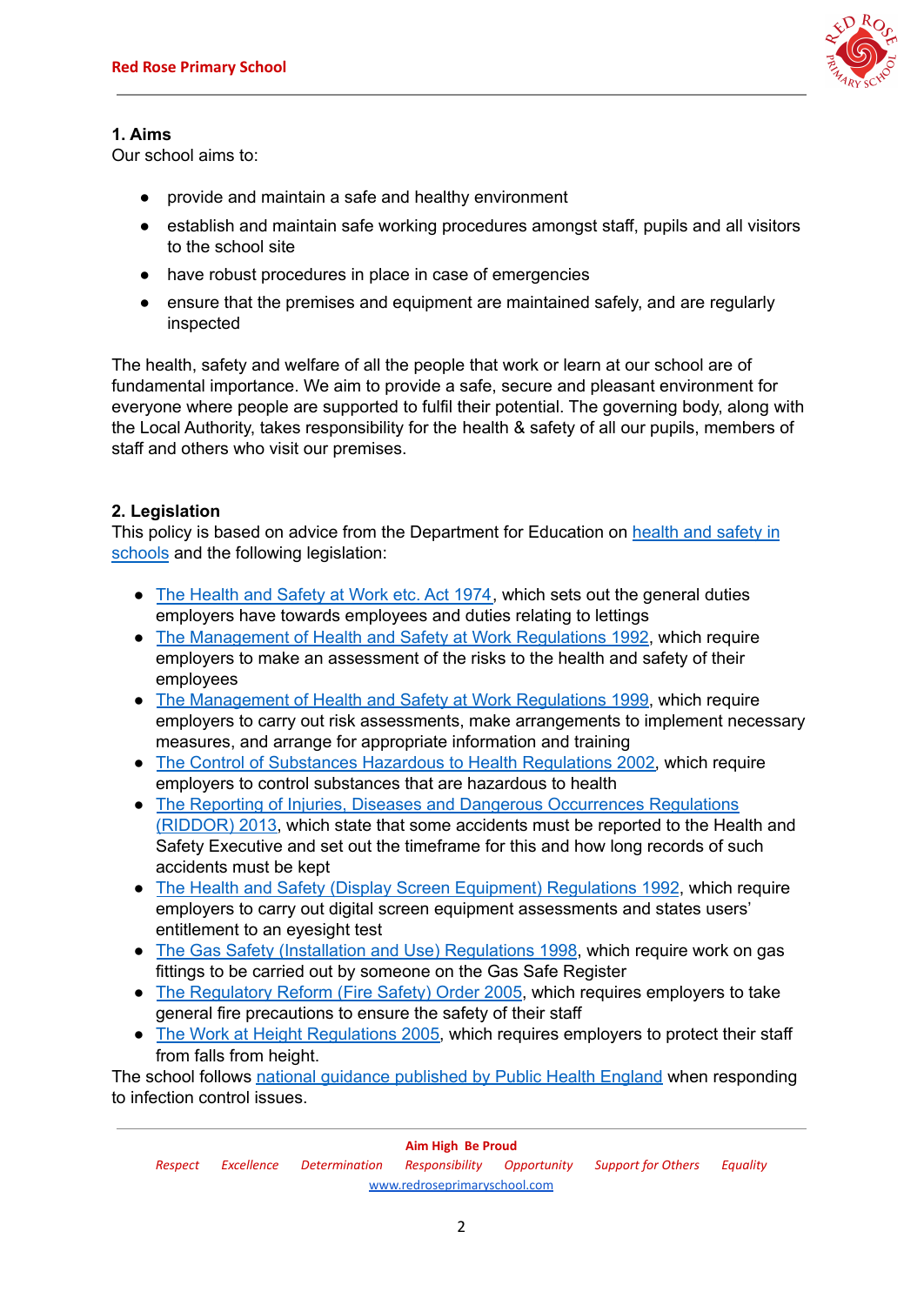

## **3. Statement of Intent**

The Governing Body of the school recognise their corporate responsibility under the Health and Safety at Work etc Act 1974 to provide a safe and healthy environment for the teaching and non teaching staff, the pupils and other people who come onto the premises.

The Governing Body will take all reasonably practicable steps within their power to fulfil this responsibility.

The Governing Body will operate within the structure and framework of Durham County Council, as detailed in the School Health & Safety Policy and Procedures Manual, and will where reasonably practicable apply all health and safety instructions and advice issued by the Local Authority and other enforcing bodies.

The school will ensure that risk assessments are conducted, recorded and implemented to guarantee so far as is reasonably practicable the provision and maintenance of:

- safe premises, plant and systems of work
- safe methods of using, handling, storing and transporting of articles and substances
- suitable and sufficient information, instruction, training and supervision to enable all employees to avoid hazards and contribute positively to their own safety and health at work
- a safe working environment with adequate arrangements for the welfare of employees
- safe access to, and egress from, places of work including procedures for evacuation in an emergency.

Adequate facilities and arrangements will be maintained to consult with employees, trade union representatives and the relevant internal and external safety agencies, to encourage a joint approach to the management of health safety and welfare.

All employees have a legal obligation to take reasonable care for their own health and safety, for the safety of others and to cooperate with the Governing Body and Headteacher in fulfilling the schools' statutory duties.

The Finance & Premises Committee of the Governing Body will review this policy statement annually and update, modify or amend it as it considers necessary to ensure the health, safety and welfare of staff, pupils and others.

# **4. Organisation of Health & Safety Responsibilities**

#### 4.1 Governing Body

The Governing Body has the delegated responsibility for the adoption and implementation of the health and safety management systems that comply with the principles set out in the Corporate Health & Safety Policy and Schools Health & Safety Procedures Manual. In order to fulfil this responsibility the Governing Body will, as far as reasonably practicable, ensure that: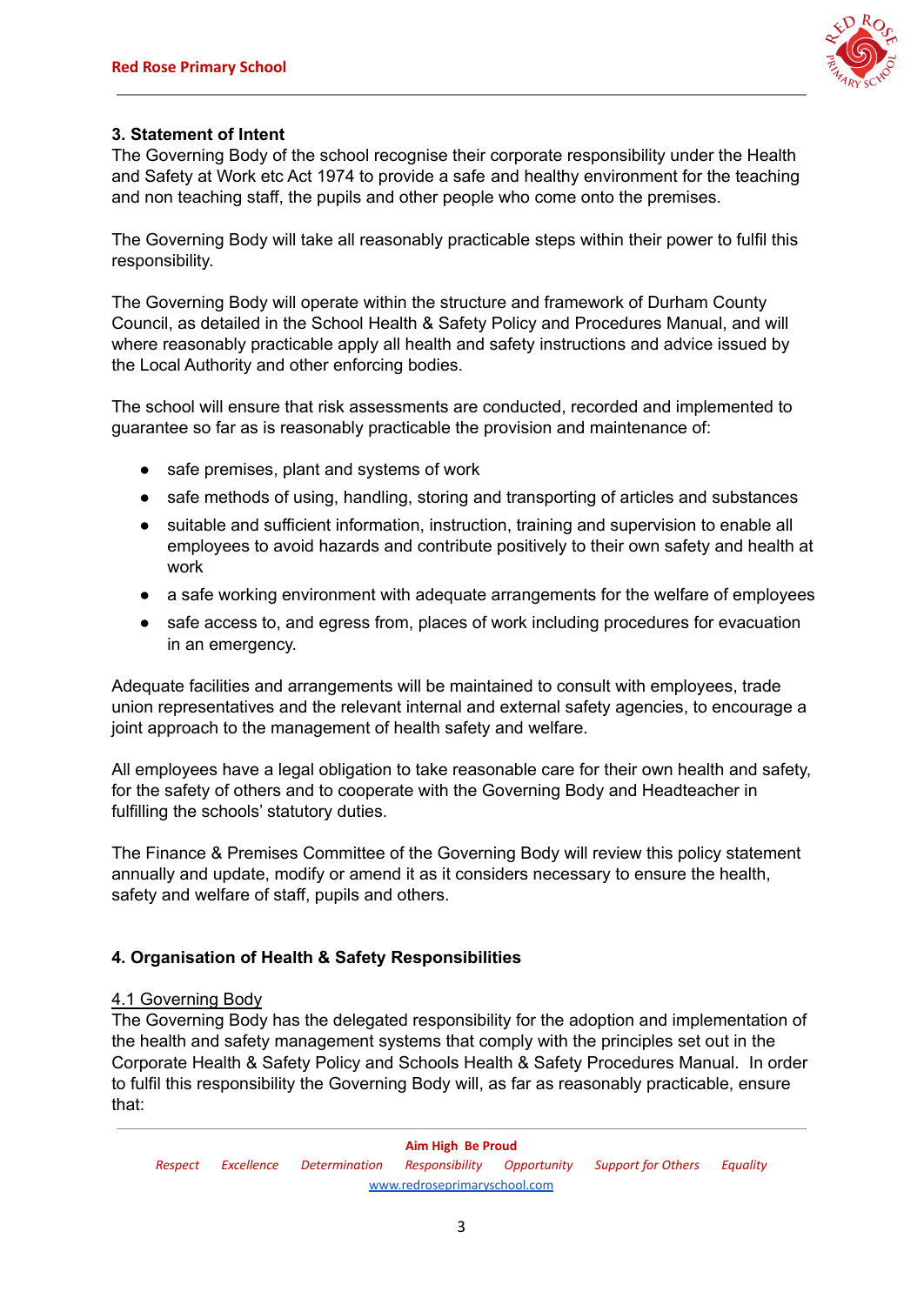

- Health & Safety management procedures and systems are incorporated as an integral part of their overall school management system, and are adequately given a level of consideration equal to other school issues
- the School Health & Safety Policy and Procedures Manual, as it relates to areas, activities and persons under the schools control is understood, implemented, maintained and monitored
- pro-active health and safety risk management is implemented, and reviewed to meet statutory, best practice and County Council requirements
- where health, safety and welfare duties and responsibilities are delegated to school staff, appropriate and sufficient information, instruction and /or training is identified and organised
- communication and liaison is maintained with all those who may need to be aware of the requirements of this policy and its procedures
- when requested the County Council is provided with information on the operation of the health and safety management system sufficient to fulfil its responsibilities
- a review of the policy and its implementation is carried out at suitable intervals
- any problems or constraints in meeting these duties and responsibilities are brought, without delay, to the attention of Durham County Council.

#### 4.2 Headteacher

The Headteacher will cooperate with their Governing Body to ensure that:

- adequate health and safety management systems and procedures, that comply with the School Health & Safety Policy and Procedures Manual, are implemented within the school
- where duties and responsibilities are to be delegated, necessary information, instruction or training is identified and organised
- systems are in place to monitor the application and effectiveness of the health and safety procedures
- at intervals agreed with the Governing Body, a review of health and safety in the school is carried out
- they take an active and visible part in communicating and encouraging a positive attitude to health, safety and welfare

#### 4.3 Employees

All employees have a responsibility to:

- observe the health and safety policy and procedures in school
- take reasonable care for the health and safety of themselves and of other persons who may be affected by their acts or omissions at work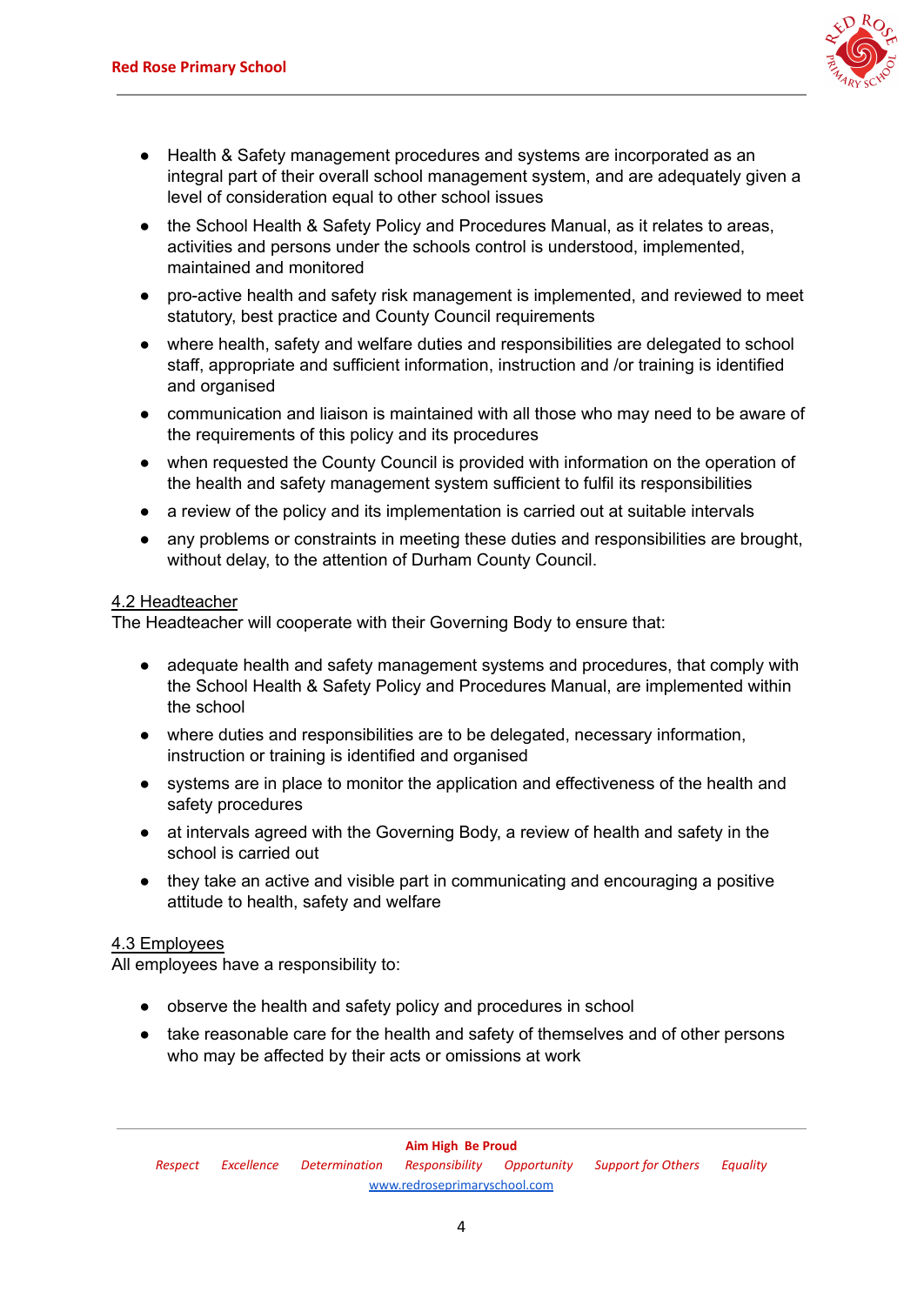

- observe the school's systems of safe working and take any precautions necessary to ensure the safety of themselves and others affected by their work
- cooperate with the school or any other duty holder so far as is necessary to enable any duty or requirement imposed on the school to be performed or complied with
- use the correct tools and equipment appropriate for the job and ensure that they are kept in good condition, and not adapted for unauthorised use
- make use of safety aids, appliances, equipment and protective clothing provided
- report and seek advice, without delay, on any unsafe conditions, defects in the premises or equipment, or any shortcomings in health and safety arrangements
- do not intentionally or recklessly interfere with or misuse anything provided in the interests of health, safety or welfare
- notify immediately any accident, injury, illness, disease, dangerous occurrence or near-miss associated with the carrying out of their duties and responsibilities
- do not interfere with any plant or equipment which has been involved in an accident, or has been taken out of use pending an investigation
- familiarise themselves with the action to take in the event of fire or other emergency
- seek advice at the earliest opportunity if they have any concerns regarding health and safety of staff or pupils in the school

#### 4.4 Pupils

Our school promotes the spiritual growth and welfare of pupils, and aims to equip pupils with the skills, knowledge and understanding to live positive, safe and healthy lives.

Pupils will be encouraged to participate in helping to create a safe learning environment in school.

#### 4.5 Health and Safety Lead

The nominated Health and Safety lead at Red Rose Primary School is the Headteacher.

#### 4.6 Contractors

Contractors will agree health and safety practices with the Headteacher before starting work. Before work begins the contractor will provide evidence that they have completed an adequate risk assessment of all their planned work.

#### **5. Health and Safety Procedures**

The following health and safety procedures are detailed in the Durham County Council School Health & Safety Policy and Procedures Manual.

- Accident / incident / ill-health reporting
- Asbestos
- Biological Hazards including infected sharps
- Building Related Projects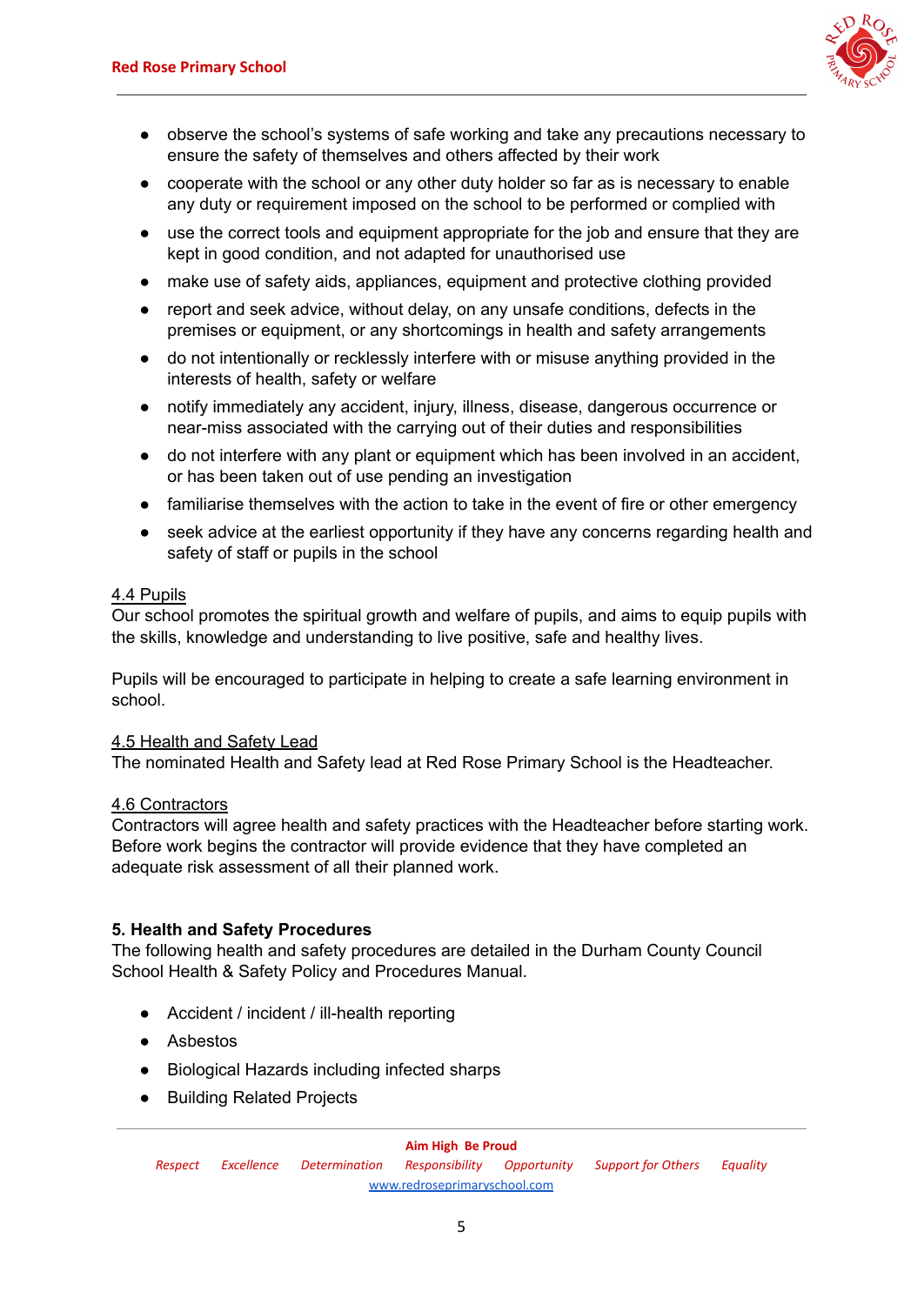

- Confined Spaces
- Design & Technology
- Display Screen Equipment
- Driving at Work
- Electrical Safety
- Fire Safety
- First Aid
- Food Safety
- Hand Arm Vibration
- Hazardous Substances (COSHH)
- Induction
- Lifting Operations & Lifting Equipment
- Lone Working
- Mobile Phones
- Manual Handling (Objects)
- Moving & Handling Pupils and Young People
- New & Expectant Mothers
- Noise at Work
- Personal Protective Equipment (PPE)
- Playgrounds and Outdoor Play Equipment
- Public Events on School Premises
- Risk Assessment
- Risk Register and Top Level Assessment
- Science Teaching
- Security in Schools
- Swimming Pool Operation
- Traffic Management
- Violence and Aggression
- Work Equipment
- Work at Height
- Workplace Transport
- Workplace Welfare & Premises Inspection
- Young Employees

The school will use the above procedures and corresponding Risk Assessment forms to meet its obligations under the Health & Safety at Work etc Act 1974 and other regulations.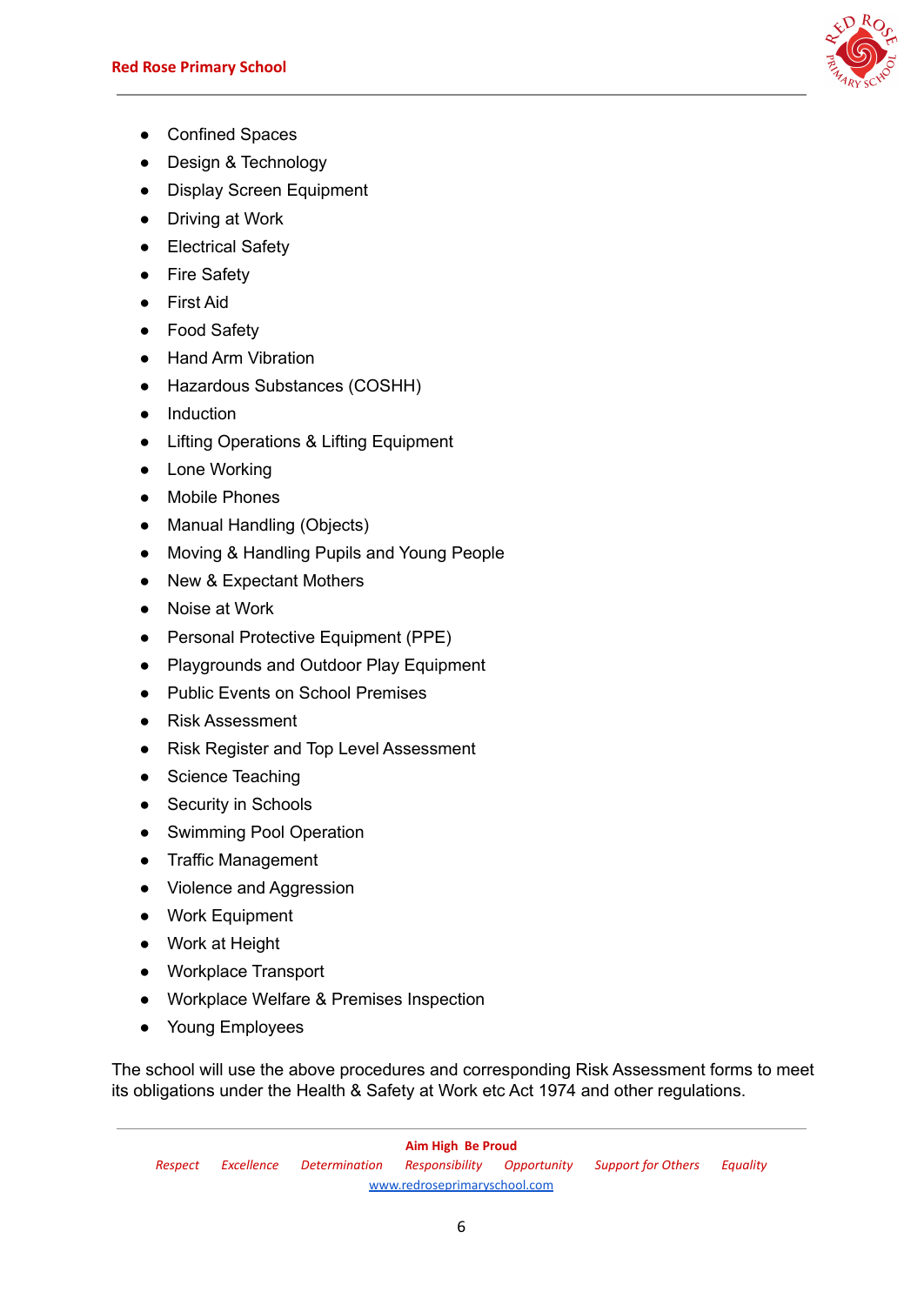

The school will keep up to date with additions and changes to the School Health & Safety Policy & Procedures Manual where it related to the work of the school.

### **6. School arrangements**

### 6.1 The school curriculum

- We teach children about health and safety in order to equip them with the skills, knowledge and understanding to enable them to live positive, successful and healthy lives. Teachers take every opportunity to educate children in this regard in the normal school curriculum. For example, through the science curriculum we teach children about hazardous materials, and how to handle equipment safely and the PSHCE curriculum, about drugs.
- We teach children respect for their bodies, and how to look after themselves. We discuss these issues with the children in PSHCE lessons and we reinforce these points as part of our healthy schools programme, where children learn about eating and hygiene. We also show them how to move and play safely in PE lessons.
- Health and safety issues also arise when we teach care for the environment and awareness of the dangers of litter. Key Stage 2 children receive sex and drugs education (see the Science Policy and Relationships and Sex Education Policy).
- Our school promotes the spiritual growth and welfare of the children through the RE curriculum, through special events such as harvest festival, and through the daily act of collective worship.
- Each class has the opportunity to discuss problems or issues of concern with their teacher. Teachers use PSHE sessions to help children to discuss and overcome any fears and worries that they may have. Teachers handle these concerns with sensitivity.

#### 6.2 School meals

- Our school provides the opportunity for children to buy a meal at lunchtimes. If parents are in receipt of income support, they may claim free school meals for their children. We do all we can to ensure that the meals provided have a suitable nutritional value and work with Taylor Shaw to achieve this.
- Care is taken to ensure pupils with food allergies are given meals that are safe and of nutritional value.
- If children choose to bring their own packed lunch, we provide them a suitable place to eat their lunch, and we supervise them during this time.
- Our school promotes a healthy lifestyle and achieves the Healthy School Standard.

#### 6.3 Child protection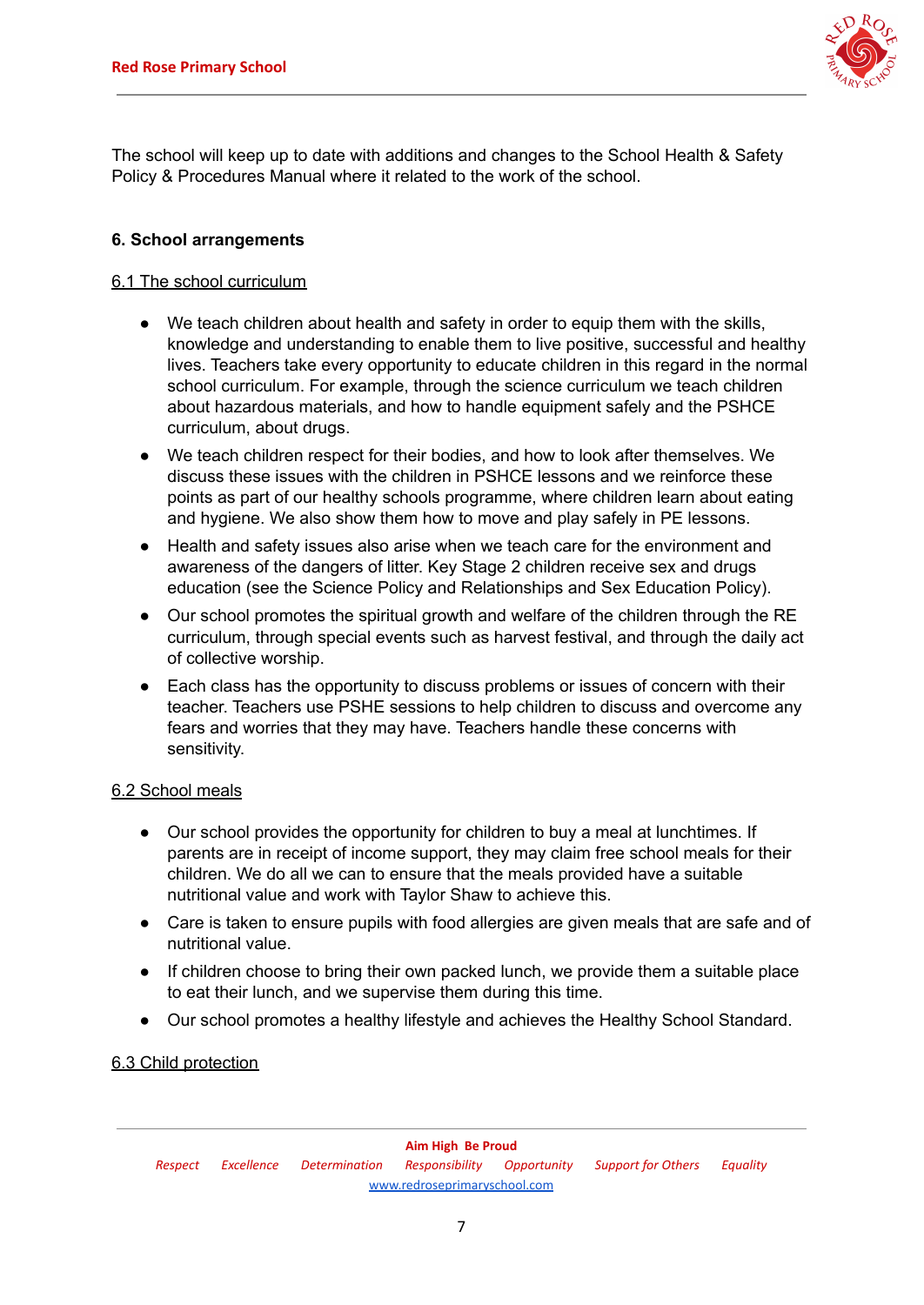

- There is a named person responsible for child protection in the school. This is the Headteacher, but this may be delegated in some circumstances. See Child Protection & Safeguarding Policy for details.
- We require all adults employed or having contact with pupils in school (eg staff, volunteers, contractors etc) to have been DBS checked before being allowed access to pupils. This includes adults accompanying Educational Visits.

#### 6.4 Visitors in school

- The entrance to the school is kept locked to prevent unauthorised access.
- All visitors will sign the visitors book on entering the school and wear a visitors badge at all times.
- Staff should report any potentially unauthorised visitors to the Head Teacher as soon as possible. Staff should not put themselves at risk challenging intruders, but should ensure pupils are moved to a place of safety.

#### 6.5 Seat-belts

Our school only uses coaches and minibuses that have seat-belts provided. We instruct pupils to wear seat-belts at all times when the vehicle is moving.

When staff cars are used to transport pupils, the law regarding child restraints is always followed without exception.

#### 6.6 Educational visits and Off-Site Activities

Our school recognises the educational benefit of educational visits and off-site activities and the valuable contribution such activities can play in supporting the curriculum.

The school will follow the Local Authority guidance on Educational Visits and seek Local Authority approval for all visits where LA approval is required.

Governors delegate the Headteacher authority to approve all visits on behalf of the school with the exception of overseas visits and those involving adventurous activities requiring an AALA licence. Approval for such visits will be made by the Governing Body.

Educational Visits for the previous term will be included in the Headteachers termly report.

#### **7. Site security**

The Caretaker is responsible for the security of the school site in and out of school hours. They are responsible for visual inspections of the site, and for the intruder and fire alarm systems.

The Headteacher, Deputy Headteacher and Caretaker are key holders and will respond to an emergency.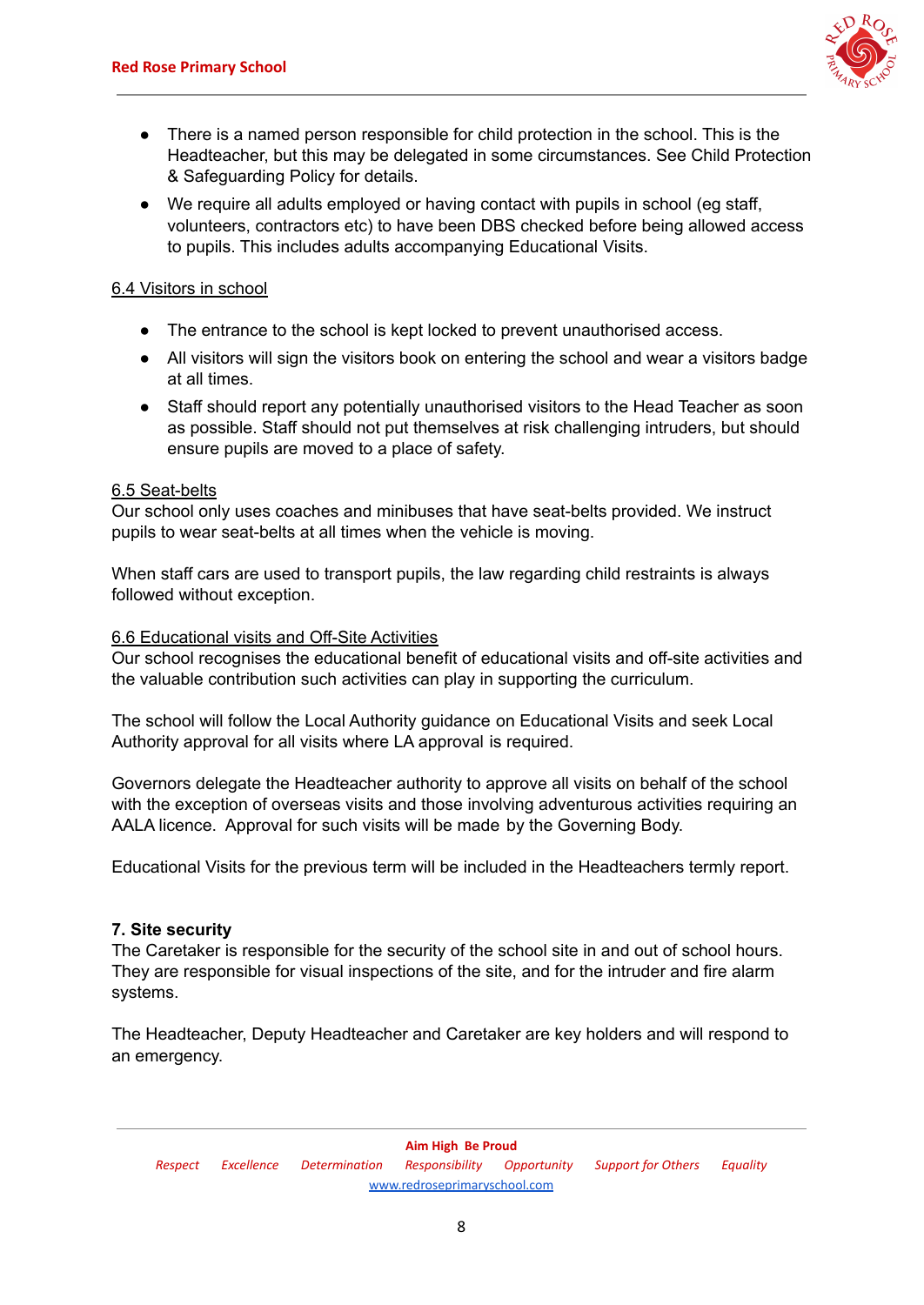

### **8. Fire**

Emergency exits, assembly points and assembly point instructions are clearly identified by safety signs and notices. Fire risk assessment of the premises will be reviewed regularly.

Emergency evacuations are practised at least once a term.

The fire alarm is a loud continuous bell.

Fire alarm testing will take place once a week by the Caretaker.

New staff will be trained in fire safety and all staff and pupils will be made aware of any new fire risks.

In the event of a fire:

- the alarm will be raised immediately by whoever discovers the fire and emergency services contacted. Evacuation procedures will also begin immediately
- fire extinguishers may be used by staff only, and only then if staff are trained in how to operate them and are confident they can use them without putting themselves or others at risk
- staff and pupils will congregate at the assembly points on the school yard.
- class teachers will take a register of pupils, which will then be checked against the attendance register of that day
- the school secretary will take a register of all school staff and Mr Tunstall will check Taylor Shaw staff.
- staff and pupils will remain outside the building until the emergency services say it is safe to re-enter

The school will have special arrangements in place for the evacuation of people with mobility needs and fire risk assessments will also pay particular attention to those with disabilities.

A fire safety checklist can be found in Appendix 1.

# **9. COSHH**

Schools are required to control hazardous substances, which can take many forms, including:

- chemicals
- products containing chemicals
- fumes
- dusts
- vapours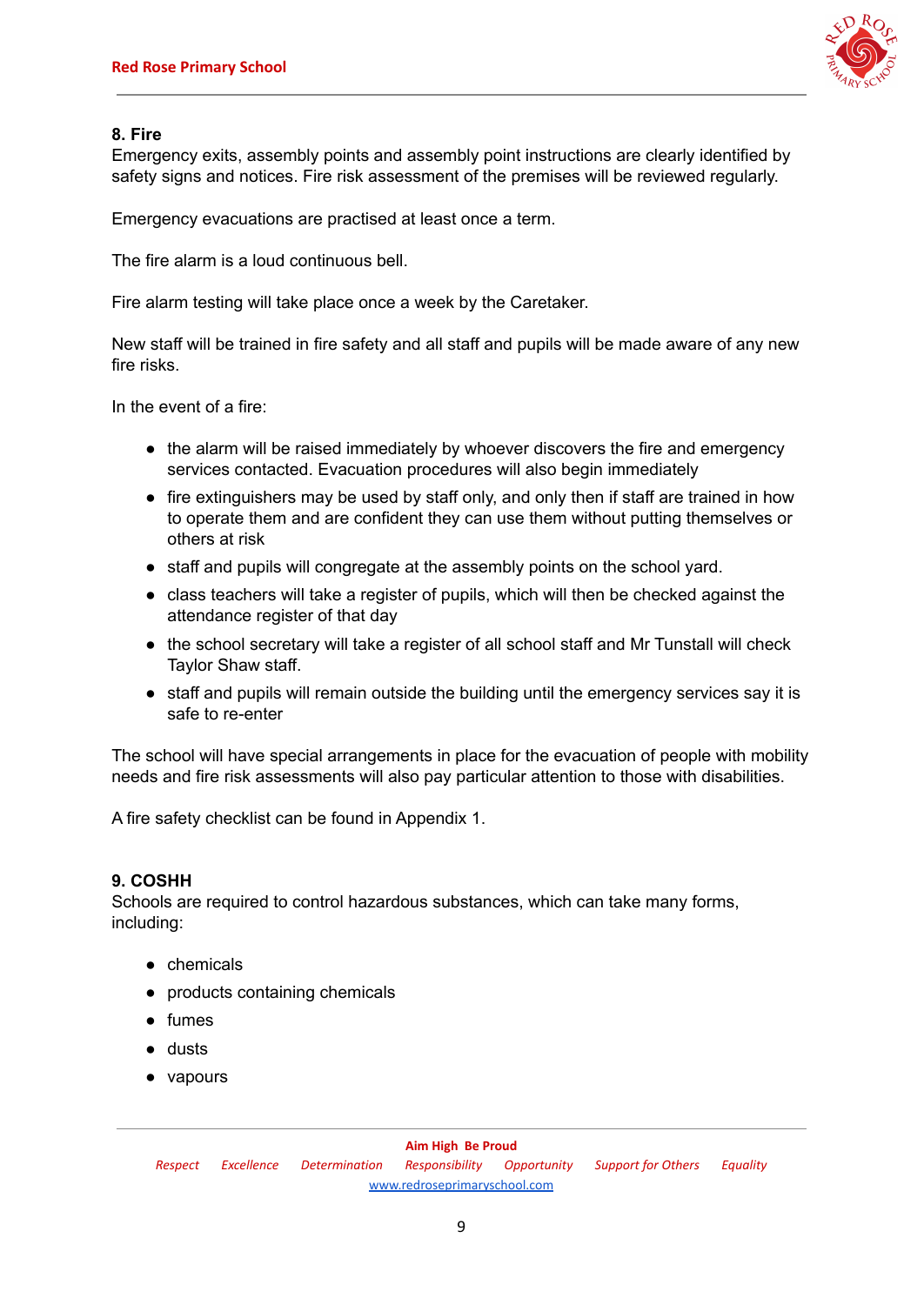

- mists
- gases and asphyxiating gases
- germs that cause diseases, such as leptospirosis or legionnaires disease

Control of substances hazardous to health (COSHH) risk assessments are completed by the Headteacher and circulated to all employees who work with hazardous substances. Staff will also be provided with protective equipment, where necessary.

Our staff use and store hazardous products in accordance with instructions on the product label. All hazardous products are kept in their original containers, with clear labelling and product information.

Any hazardous products are disposed of in accordance with specific disposal procedures. Emergency procedures, including procedures for dealing with spillages, are displayed near where hazardous products are stored and in areas where they are routinely used.

## 9.1 Gas safety

- Installation, maintenance and repair of gas appliances and fittings will be carried out by a competent Gas Safe registered engineer.
- Gas pipework, appliances and flues are regularly maintained.
- All rooms with gas appliances are checked to ensure that they have adequate ventilation.

#### 9.2 Legionella

- A water risk assessment is completed monthly. The Caretaker is responsible for ensuring that the identified operational controls are conducted and recorded in the school's water log book.
- This risk assessment will be reviewed every month and when significant changes have occurred to the water system and/or building footprint.
- The risks from legionella are mitigated by the following: temperature checks, flushing of water system after a holiday.

#### 9.3 Asbestos

- Staff are briefed on the hazards of asbestos, the location of any asbestos in the school and the action to take if they suspect they have disturbed it.
- Arrangements are in place to ensure that contractors are made aware of any asbestos on the premises and that it is not disturbed by their work.
- Contractors will be advised that if they discover material which they suspect could be asbestos, they will stop work immediately until the area is declared safe.
- A record is kept of the location of asbestos that has been found on the school site.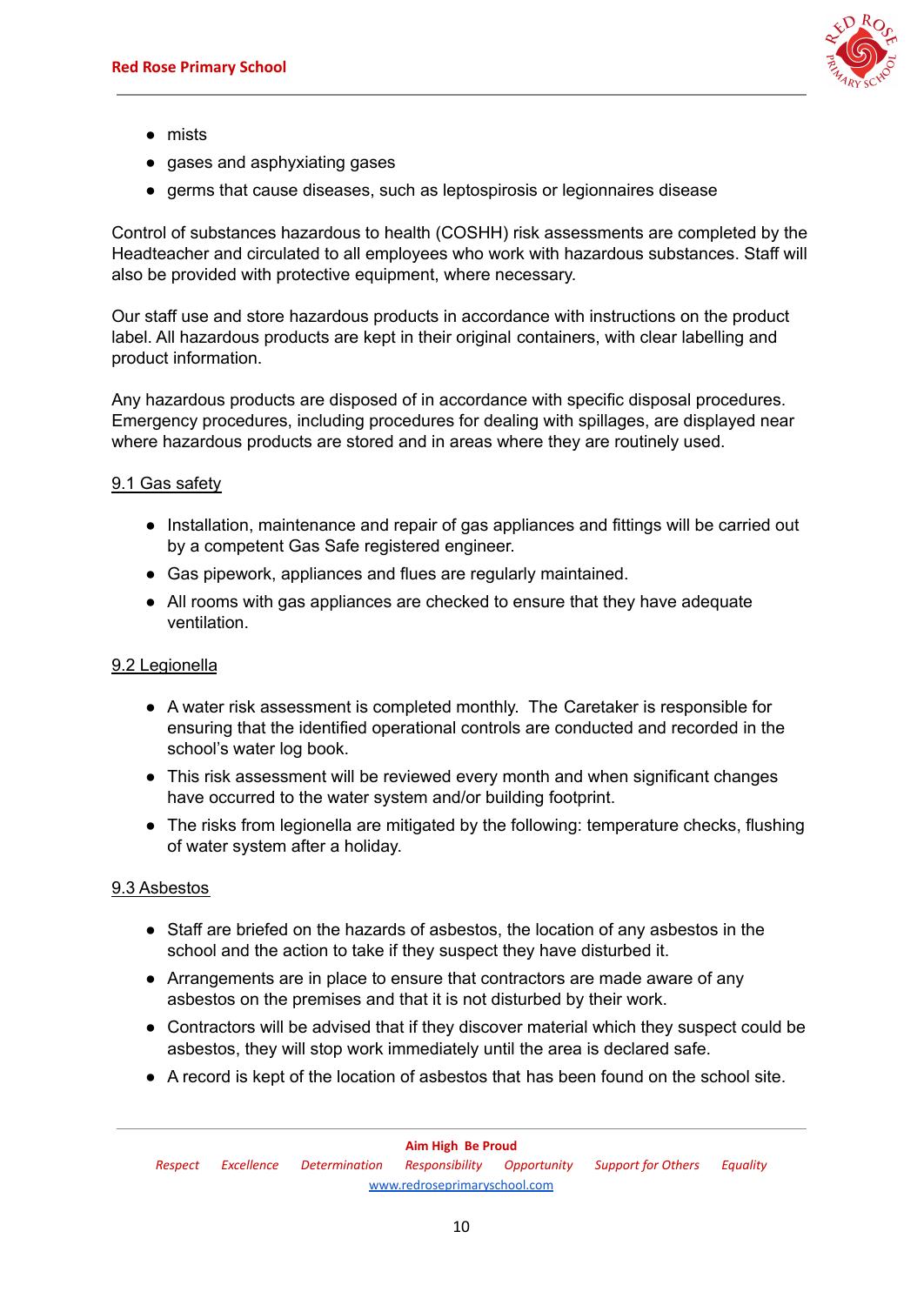

# **10. Equipment**

- All equipment and machinery is maintained in accordance with the manufacturer's instructions. In addition, maintenance schedules outline when extra checks should take place.
- When new equipment is purchased, it is checked to ensure that it meets appropriate educational standards.
- All equipment is stored in the appropriate storage containers and areas. All containers are labelled with the correct hazard sign and contents.

#### 10.1 Electrical equipment

- All staff are responsible for ensuring that they use and handle electrical equipment sensibly and safely.
- Any pupil or volunteer who handles electrical appliances does so under the supervision of the member of staff who so directs them.
- Any potential hazards will be reported to the Headteacher immediately.
- Permanently installed electrical equipment is connected through a dedicated isolator switch and adequately earthed.
- Only trained staff members can check plugs.
- Where necessary a portable appliance test (PAT) will be carried out by a competent person.
- All isolators switches are clearly marked to identify their machine.
- Electrical apparatus and connections will not be touched by wet hands and will only be used in dry conditions.
- Maintenance, repair, installation and disconnection work associated with permanently installed or portable electrical equipment is only carried out by a competent person.

### 10.2 PE equipment

- Pupils are taught how to carry out and set up PE equipment safely and efficiently. Staff check that equipment is set up safely.
- Any concerns about the condition of the hall floor or other apparatus will be reported to the Headteacher.

#### 10.3 Display screen equipment

● All staff who use computers daily as a significant part of their normal work have a display screen equipment (DSE) assessment carried out. 'Significant' is taken to be continuous/near continuous spells of an hour or more at a time.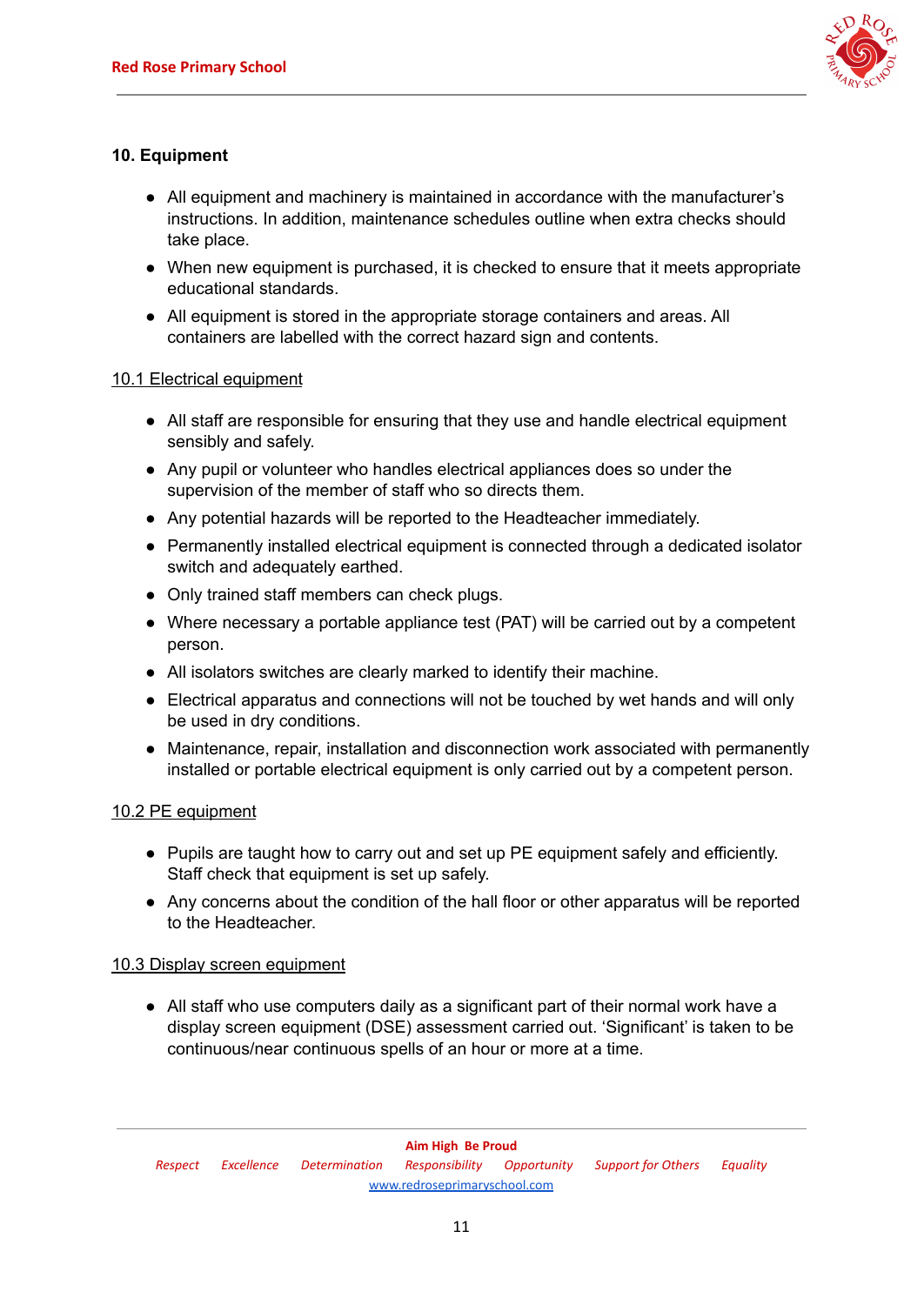

● Staff identified as DSE users are entitled to an eyesight test for DSE use upon request, and at regular intervals thereafter, by a qualified optician (and corrective glasses provided if required specifically for DSE use).

### **11. Lone working**

Lone working may include:

- late working
- home or site visits
- weekend working
- site manager duties
- site cleaning duties
- **●** working in a single occupancy office

Potentially dangerous activities, such as those where there is a risk of falling from height, will not be undertaken when working alone. If there are any doubts about the task to be performed, then the task will be postponed until other staff members are available.

If lone working is to be undertaken, a colleague, friend or family member will be informed about where the member of staff is and when they are likely to return.

The lone worker will ensure that they are medically fit to work alone.

#### **12. Working at height**

We will ensure that work is properly planned, supervised and carried out by competent people with the skills, knowledge and experience to do the work.

In addition:

- the caretaker retains ladders for working at height
- pupils are prohibited from using ladders
- staff will wear appropriate footwear and clothing when using ladders
- contractors are expected to provide their own ladders for working at height
- before using a ladder, staff are expected to conduct a visual inspection to ensure its safety
- access to high levels, such as roofs, is only permitted by trained persons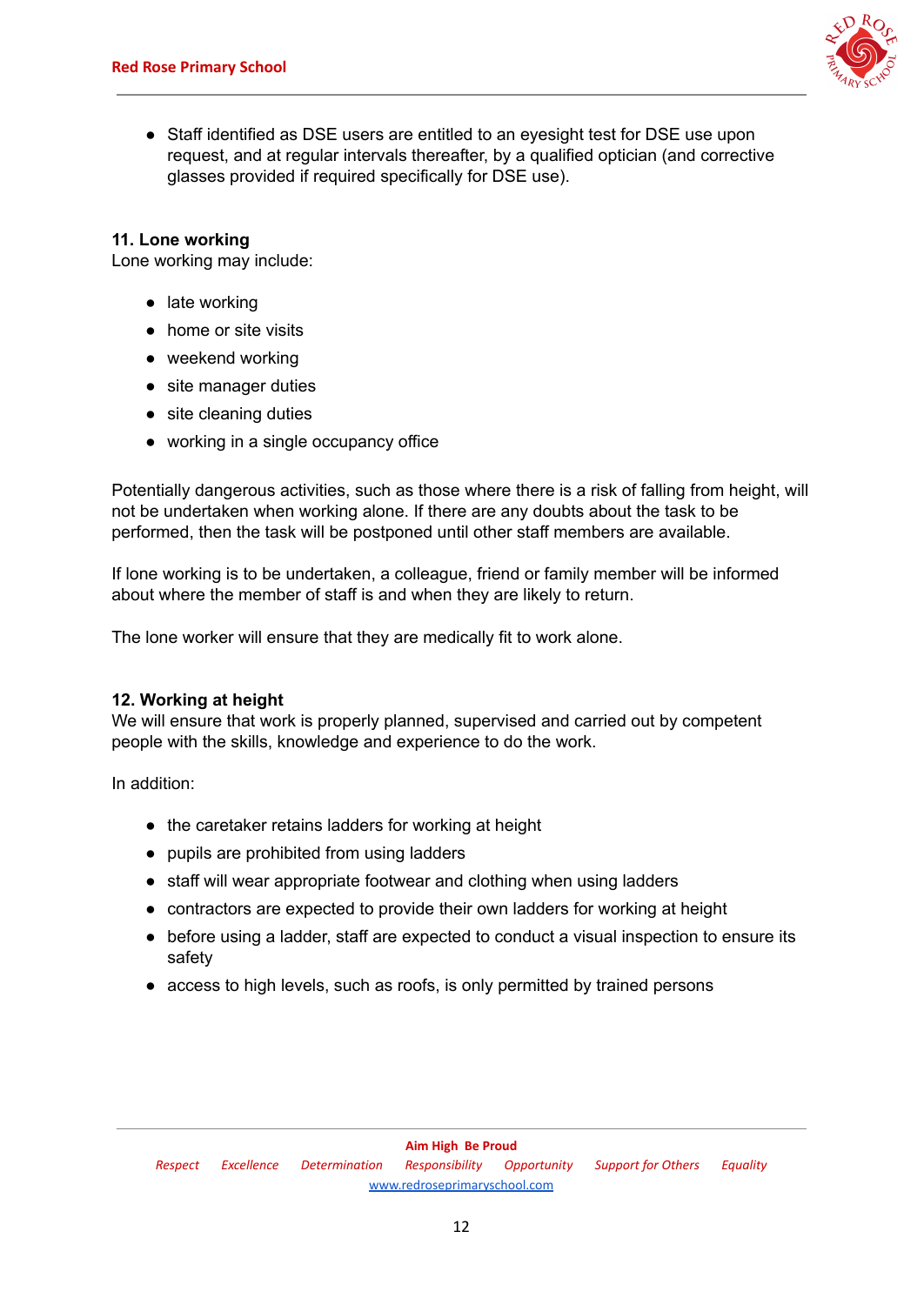

## **13. Manual handling**

It is up to individuals to determine whether they are fit to lift or move equipment and furniture. If an individual feels that to lift an item could result in injury or exacerbate an existing condition, they will ask for assistance.

The school will ensure that proper mechanical aids and lifting equipment are available in school, and that staff are trained in how to use them safely.

Staff and pupils are expected to use the following basic manual handling procedure:

- Plan the lift and assess the load. If it is awkward or heavy, use a mechanical aid, such as a trolley, or ask another person to help.
- Take the more direct route that is clear from obstruction and is as flat as possible.
- Ensure the area where you plan to offload the load is clear.
- When lifting, bend your knees and keep your back straight, feet apart and angled out. Ensure the load is held close to the body and firmly. Lift smoothly and slowly and avoid twisting, stretching and reaching where practicable.

#### **14. Off-site visits**

When taking pupils off the school premises, we will ensure that:

- risk assessments will be completed where off-site visits and activities require them
- all off-site visits are appropriately staffed
- staff will take a school mobile phone, a portable first aid kit, information about the specific medical needs of pupils along with the parents' contact details
- There will always be at least one first aider with a current paediatric first aid certificate on school trips and visits, as required by the statutory framework for the Early Years Foundation Stage.

#### **15. Lettings**

This policy applies to lettings. Those who hire any aspect of the school site or any facilities will be made aware of the content of the school's Health and Safety Policy, and will have responsibility for complying with it.

#### **16. Violence at work**

We believe that staff should not be in any danger at work and will not tolerate violent or threatening behaviour towards our staff.

All staff will report any incidents of aggression or violence (or near misses) directed to themselves to their Headteacher immediately. This applies to violence from pupils, visitors or other staff.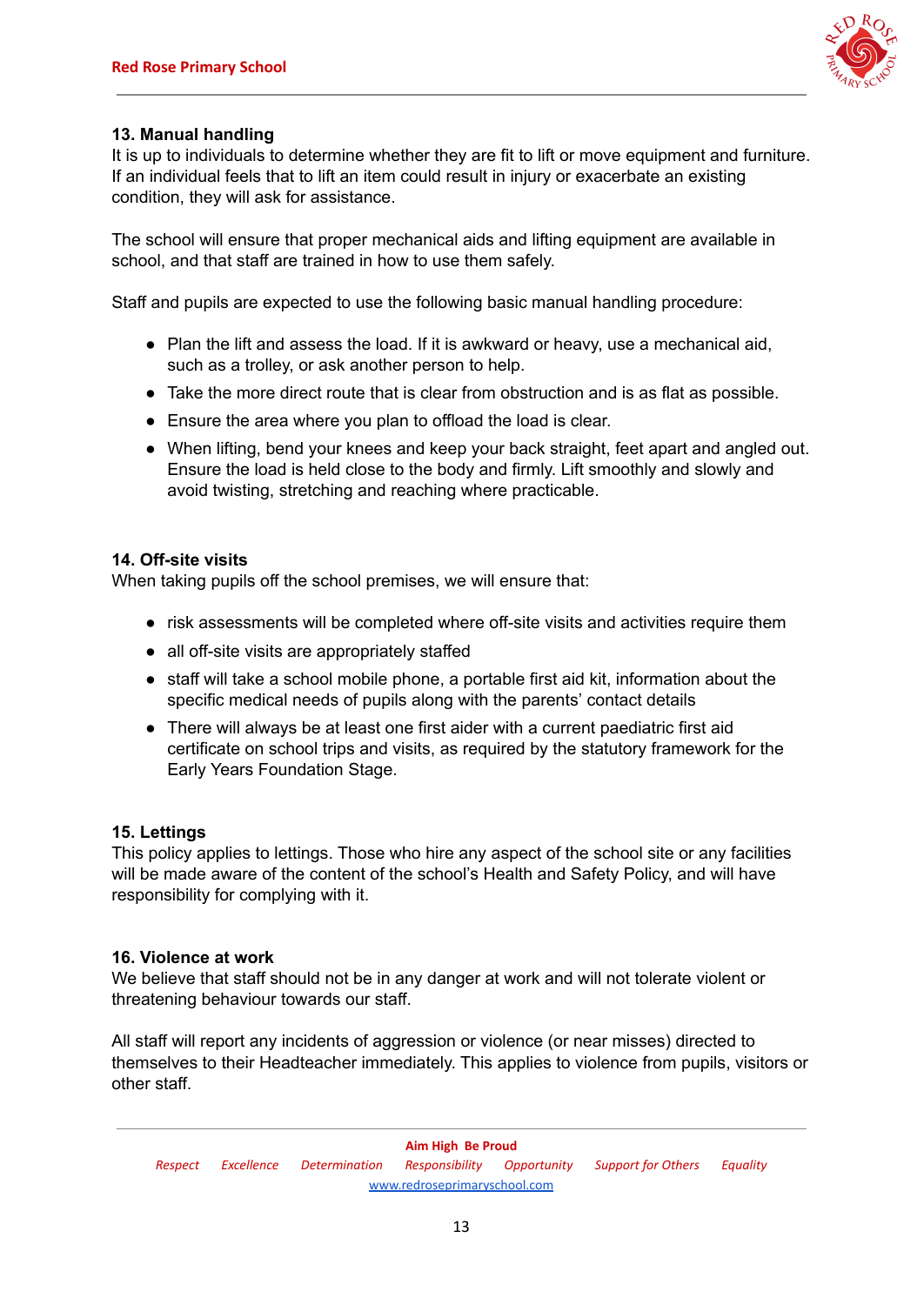

## **17. Smoking**

Smoking is not permitted anywhere on the school premises.

### **18. Infection prevention and control**

We follow national guidance published by Public Health England (PHE) when responding to infection control issues. We will encourage staff and pupils to follow this good hygiene practice, outlined below, where applicable.

#### 18.1 Handwashing

- Wash hands with liquid soap and warm water, and dry with paper towels.
- Always wash hands after using the toilet, before eating or handling food, and after handling animals.
- Cover all cuts and abrasions with waterproof dressings.

#### 18.2 Coughing and sneezing

- Cover mouth and nose with a tissue.
- Wash hands after using or disposing of tissues.
- Spitting is discouraged.

### 18.3 Personal protective equipment

- Wear disposable non-powdered vinyl or latex-free CE-marked gloves and disposable plastic aprons where there is a risk of splashing or contamination with blood/body fluids (for example, nappy or pad changing).
- Wear goggles if there is a risk of splashing to the face.
- Use the correct personal protective equipment when handling cleaning chemicals.

#### 18.4 Cleaning of the environment

● Clean the environment, including toys and equipment, frequently and thoroughly.

#### 18.5 Cleaning of blood and body fluid spillages

- Clean up all spillages of blood, faeces, saliva, vomit, nasal and eye discharges immediately and wear personal protective equipment.
- When spillages occur, clean using a product that combines both a detergent and a disinfectant and use as per manufacturer's instructions. Ensure it is effective against bacteria and viruses and suitable for use on the affected surface.
- Never use mops for cleaning up blood and body fluid spillages use disposable paper towels and discard clinical waste as described below.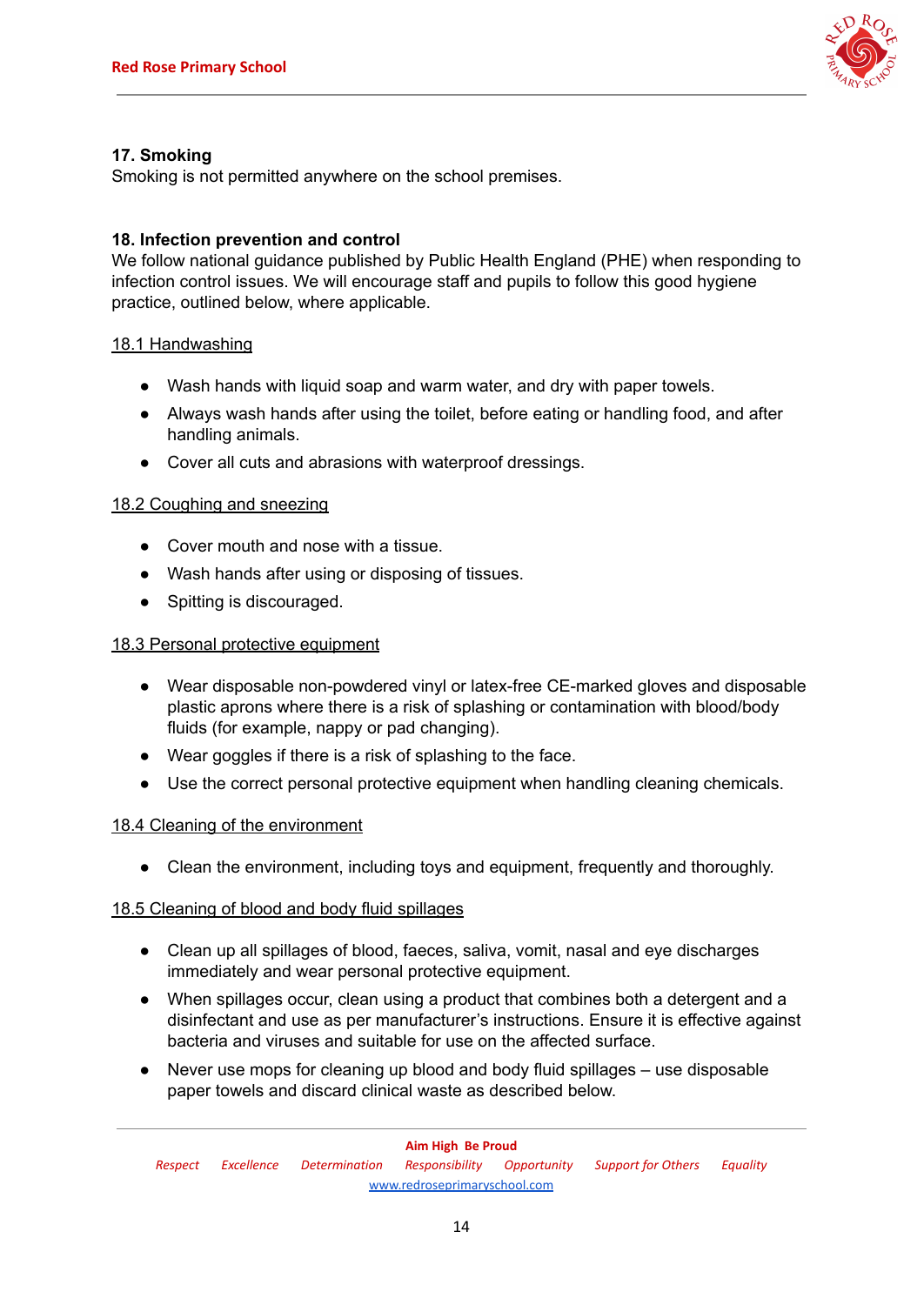

Make spillage kits available for blood spills.

#### 18.6 Laundry

- Wash laundry in a separate dedicated facility.
- Wash soiled linen separately and at the hottest wash the fabric will tolerate.
- Wear personal protective clothing when handling soiled linen.
- Bag children's soiled clothing to be sent home, never rinse by hand.

## 18.7 Clinical waste

- Always segregate domestic and clinical waste, in accordance with local policy.
- Used nappies/pads, gloves, aprons and soiled dressings are stored in correct clinical waste bags in foot-operated bins.
- Remove clinical waste with a registered waste contractor.
- Remove all clinical waste bags when they are two-thirds full and store in a dedicated, secure area while awaiting collection.

## 18.8 Animals

- Wash hands before and after handling any animals.
- Keep animals' living quarters clean and away from food areas.
- Dispose of animal waste regularly and keep litter boxes away from pupils.
- Supervise pupils when playing with animals.
- Seek veterinary advice on animal welfare and animal health issues, and the suitability of the animal as a pet.

#### 18.9 Pupils vulnerable to infection

Some medical conditions make pupils vulnerable to infections that would rarely be serious in most children. The school will normally have been made aware of such vulnerable children. These children are particularly vulnerable to chickenpox, measles or slapped cheek disease (parvovirus B19) and, if exposed to either of these, the parent/carer will be informed promptly and further medical advice sought. Advise these children to have additional immunisations, for example for pneumococcal and influenza.

#### 18.10 Exclusion periods for infectious diseases

The school will follow recommended exclusion periods outlined by Public Health England, summarised in Appendix 4.

In the event of an epidemic/pandemic, we will follow advice from Public Health England about the appropriate course of action.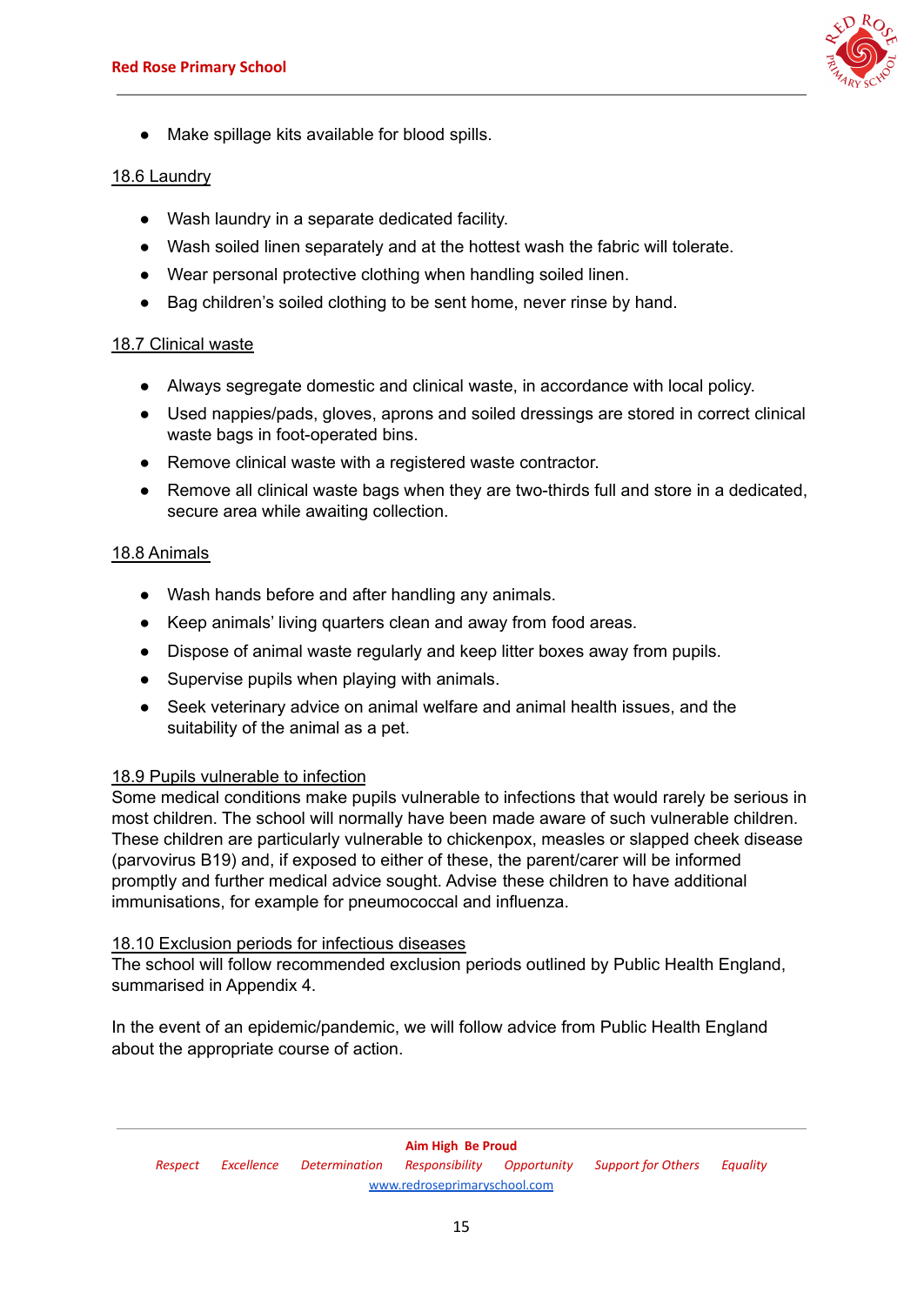

#### **19. New and expectant mothers**

Risk assessments will be carried out whenever any employee or pupil notifies the school that they are pregnant.

Appropriate measures will be put in place to control risks identified. Some specific risks are summarised below:

- Chickenpox can affect the pregnancy if a woman has not already had the infection. Expectant mothers should report exposure to antenatal carer and GP at any stage of exposure. Shingles is caused by the same virus as chickenpox, so anyone who has not had chickenpox is potentially vulnerable to the infection if they have close contact with a case of shingles.
- If a pregnant woman comes into contact with measles or German measles (rubella), she should inform her antenatal carer and GP immediately to ensure investigation.
- Slapped cheek disease (parvovirus B19) can occasionally affect an unborn child. If exposed early in pregnancy (before 20 weeks), the pregnant woman should inform her antenatal care and GP as this must be investigated promptly.

#### **20. Occupational stress**

We are committed to promoting high levels of health and wellbeing and recognise the importance of identifying and reducing workplace stressors through risk assessment.

Systems are in place within the school for responding to individual concerns and monitoring staff workloads.

#### **21. Accident reporting**

#### 21.1 Accident record book

- An accident form will be completed as soon as possible after the accident occurs by the member of staff or first aider who deals with it. An accident form template can be found in Appendix 2.
- As much detail as possible will be supplied when reporting an accident.
- Information about injuries will also be kept in the pupil's educational record.
- Records held in the first aid and accident book will be retained by the school for a minimum of 3 years, in accordance with regulation 25 of the Social Security (Claims and Payments) Regulations 1979, and then securely disposed of.

#### 21.2 Reporting to the Health and Safety Executive

The Headteacher will keep a record of any accident which results in a reportable injury, disease, or dangerous occurrence as defined in the RIDDOR 2013 legislation (regulations 4, 5, 6 and 7).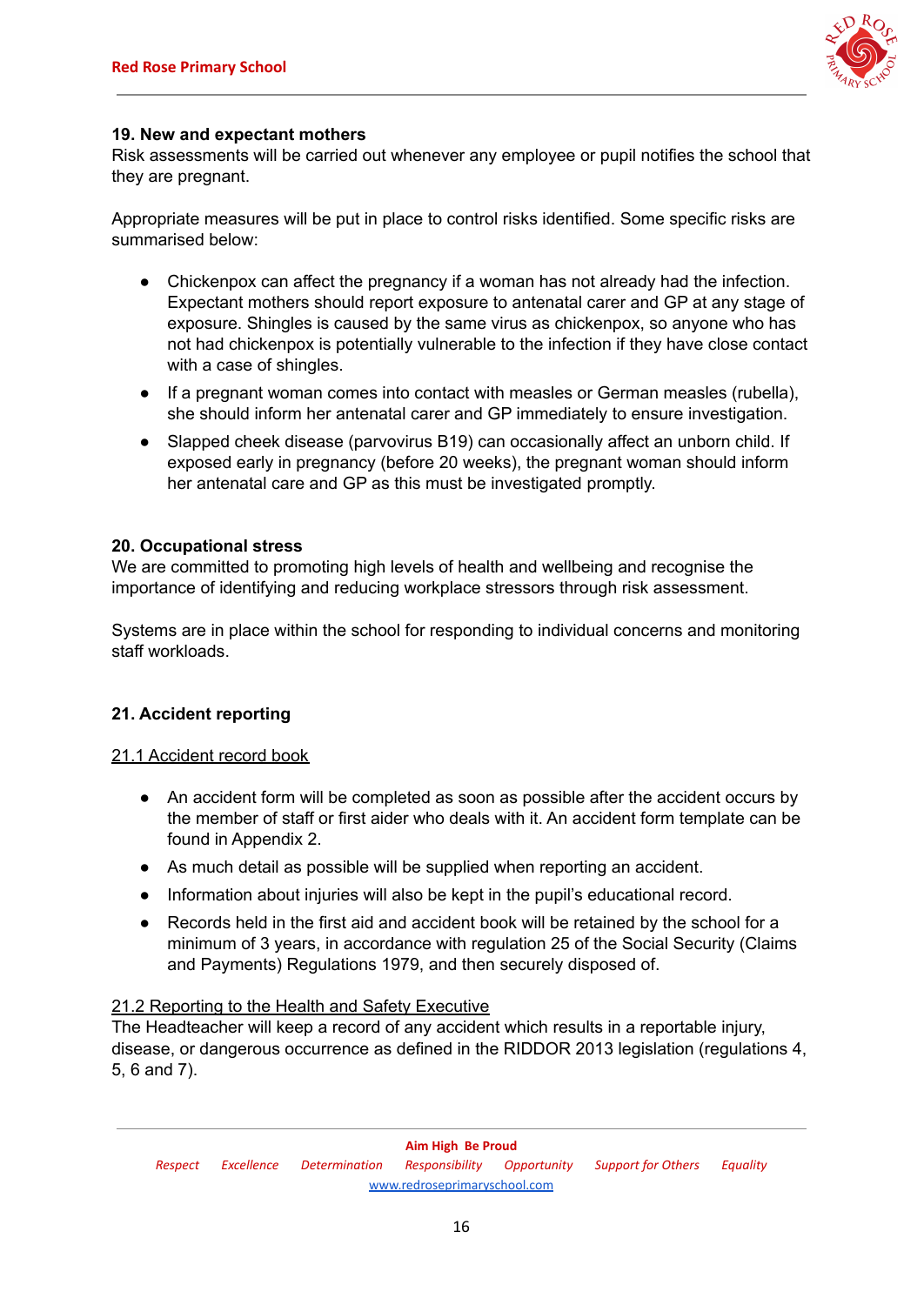

The Headteacher will report these to the Health and Safety Executive as soon as is reasonably practicable and in any event within 10 days of the incident.

Reportable injuries, diseases or dangerous occurrences include:

- death
- specified injuries, including:
	- fractures, other than to fingers, thumbs and toes
	- amputations
	- any injury likely to lead to permanent loss of sight or reduction in sight
	- any crush injury to the head or torso causing damage to the brain or internal organs
	- serious burns (including scalding)
	- any scalping requiring hospital treatment
	- any loss of consciousness caused by head injury or asphyxia
	- any other injury arising from working in an enclosed space which leads to hypothermia or heat-induced illness, or requires resuscitation or admittance to hospital for more than 24 hours
- injuries where an employee is away from work or unable to perform their normal work duties for more than 7 consecutive days
- where an accident leads to someone being taken to hospital
- where something happens that does not result in an injury, but could have done
- near-miss events that do not result in an injury, but could have done. Examples of near-miss events relevant to schools include, but are not limited to:
	- the collapse or failure of load-bearing parts of lifts and lifting equipment
	- the accidental release of a biological agent likely to cause severe human illness
	- the accidental release or escape of any substance that may cause a serious injury or damage to health
	- an electrical short circuit or overload causing a fire or explosion

Information on how to make a RIDDOR report is available here: How to make a [RIDDOR](http://www.hse.gov.uk/riddor/report.htm) report, HSE

http://www.hse.gov.uk/riddor/report.htm

#### 21.3 Notifying parents

The Headteacher will inform parents of any accident or injury sustained by a pupil, and any first aid treatment given, on the same day, or as soon as reasonably practicable.

#### 21.4 Reporting to Ofsted and child protection agencies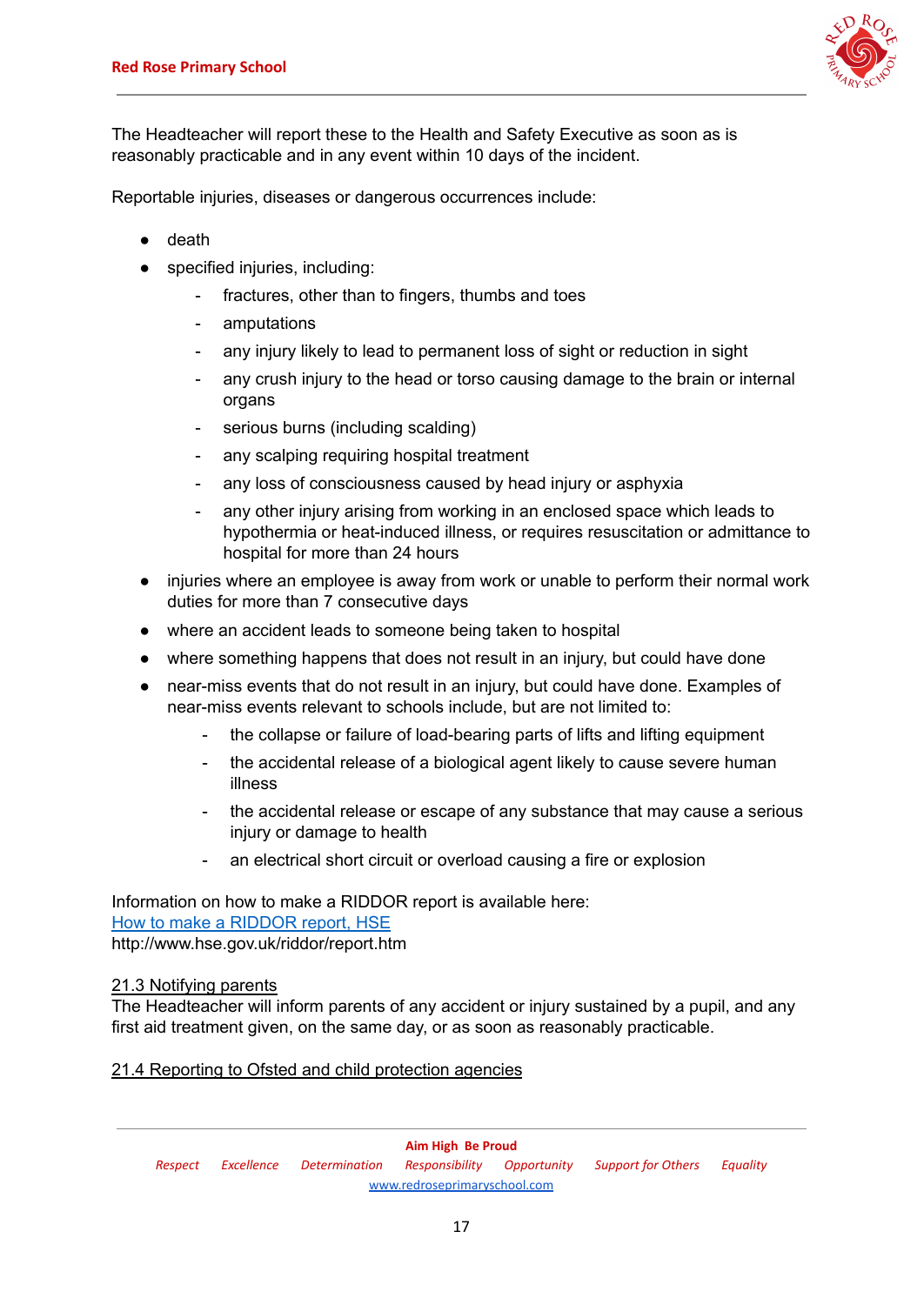

The Headteacher will notify Ofsted of any serious accident, illness or injury to, or death of, a pupil while in the school's care. This will happen as soon as is reasonably practicable, and no later than 14 days after the incident.

The Headteacher will also notify Durham LSCB of any serious accident or injury to, or the death of, a pupil while in the school's care.

#### **22. Training**

Our staff are provided with basic health and safety training as part of their induction process.

Staff who work in high risk environments, such as in science labs or with woodwork equipment, or work with pupils with special educational needs (SEN), are given additional health and safety training.

#### **23. Monitoring**

This policy will be reviewed annually by the Headteacher and Chair of Governors, and approved by the Finance & Premises Committee.

#### **24. Links with other policies**

This Health and Safety Policy links to the following policies:

- First aid
- Risk assessment
- Supporting pupils with medical conditions
- Accessibility plan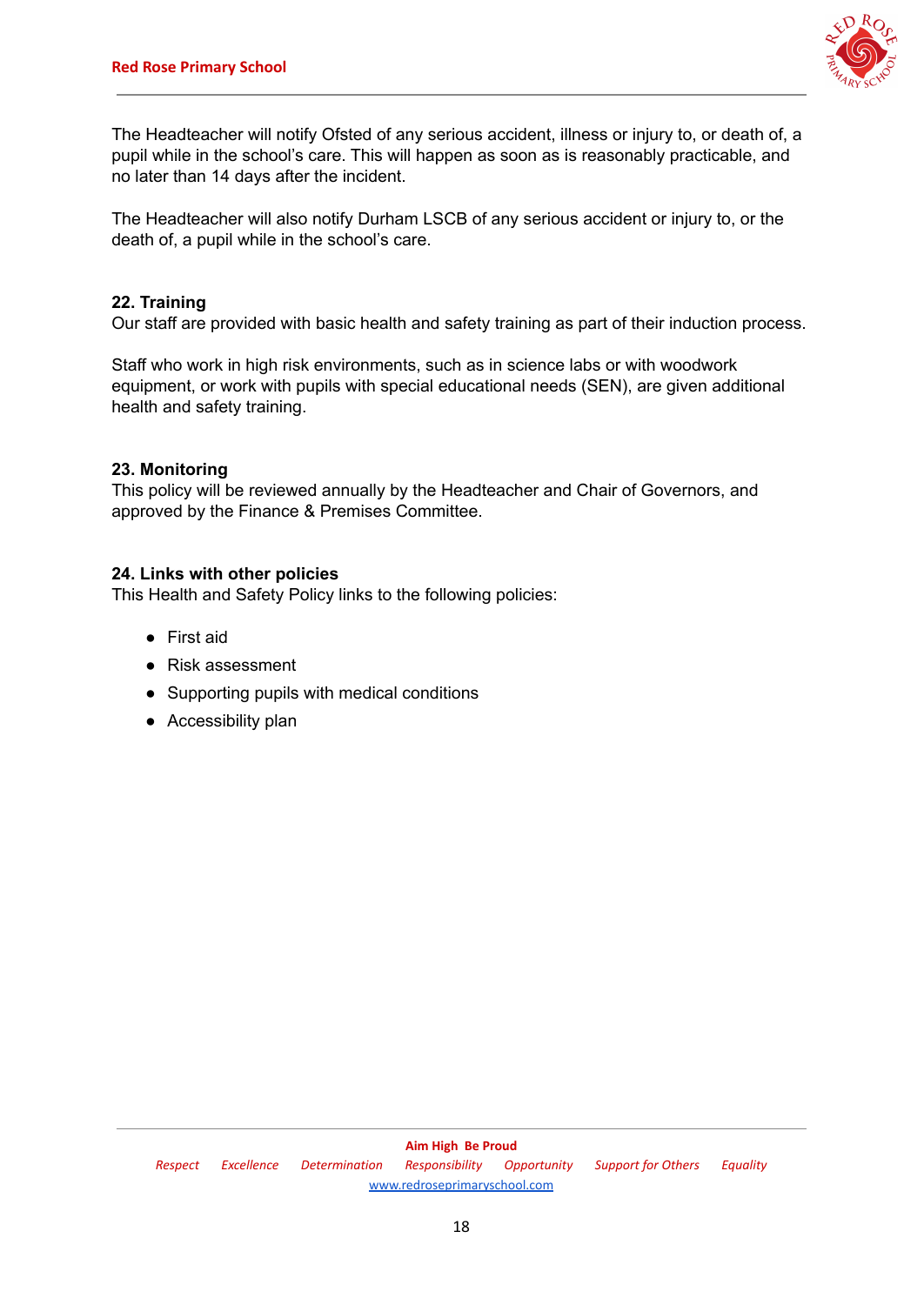

# **Appendix 1. Fire safety checklist**

| <b>Issue to check</b>                                                                    | Yes/No |
|------------------------------------------------------------------------------------------|--------|
| Are fire regulations prominently displayed?                                              |        |
| Is fire-fighting equipment, including fire<br>blankets, in place?                        |        |
| Does fire-fighting equipment give details for<br>the type of fire it should be used for? |        |
| Are fire exits clearly labelled?                                                         |        |
| Are fire doors fitted with self-closing<br>mechanisms?                                   |        |
| Are flammable materials stored away from<br>open flames?                                 |        |
| Do all staff and pupils understand what to do<br>in the event of a fire?                 |        |
| Can you easily hear the fire alarm from all<br>areas?                                    |        |

# **Appendix 2. Accident report**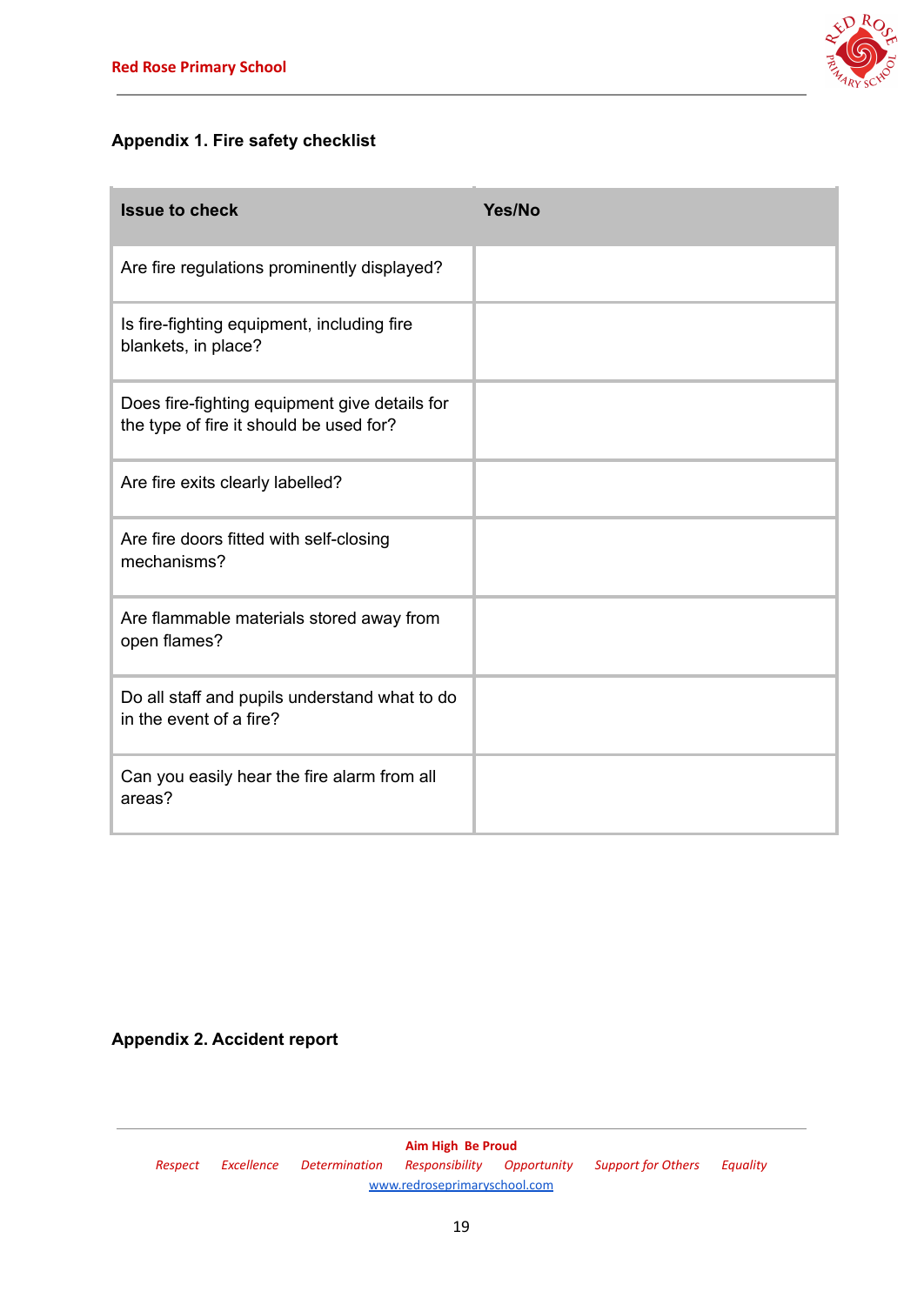

| Name of injured person                                                                                                                                      |  | <b>Role/class</b>           |  |  |
|-------------------------------------------------------------------------------------------------------------------------------------------------------------|--|-----------------------------|--|--|
| Date and time of incident                                                                                                                                   |  | <b>Location of incident</b> |  |  |
| <b>Incident details</b>                                                                                                                                     |  |                             |  |  |
| Describe in detail what happened, how it happened and what injuries the person incurred                                                                     |  |                             |  |  |
| <b>Action taken</b>                                                                                                                                         |  |                             |  |  |
| Describe the steps taken in response to the incident, including any first aid treatment, and what happened to the<br>injured person immediately afterwards. |  |                             |  |  |
| Follow-up action required                                                                                                                                   |  |                             |  |  |
| Outline what steps the school will take to check on the injured person, and what it will do to reduce the risk of the<br>incident happening again           |  |                             |  |  |
| Name of person<br>attending the incident                                                                                                                    |  |                             |  |  |
| <b>Signature</b>                                                                                                                                            |  | <b>Date</b>                 |  |  |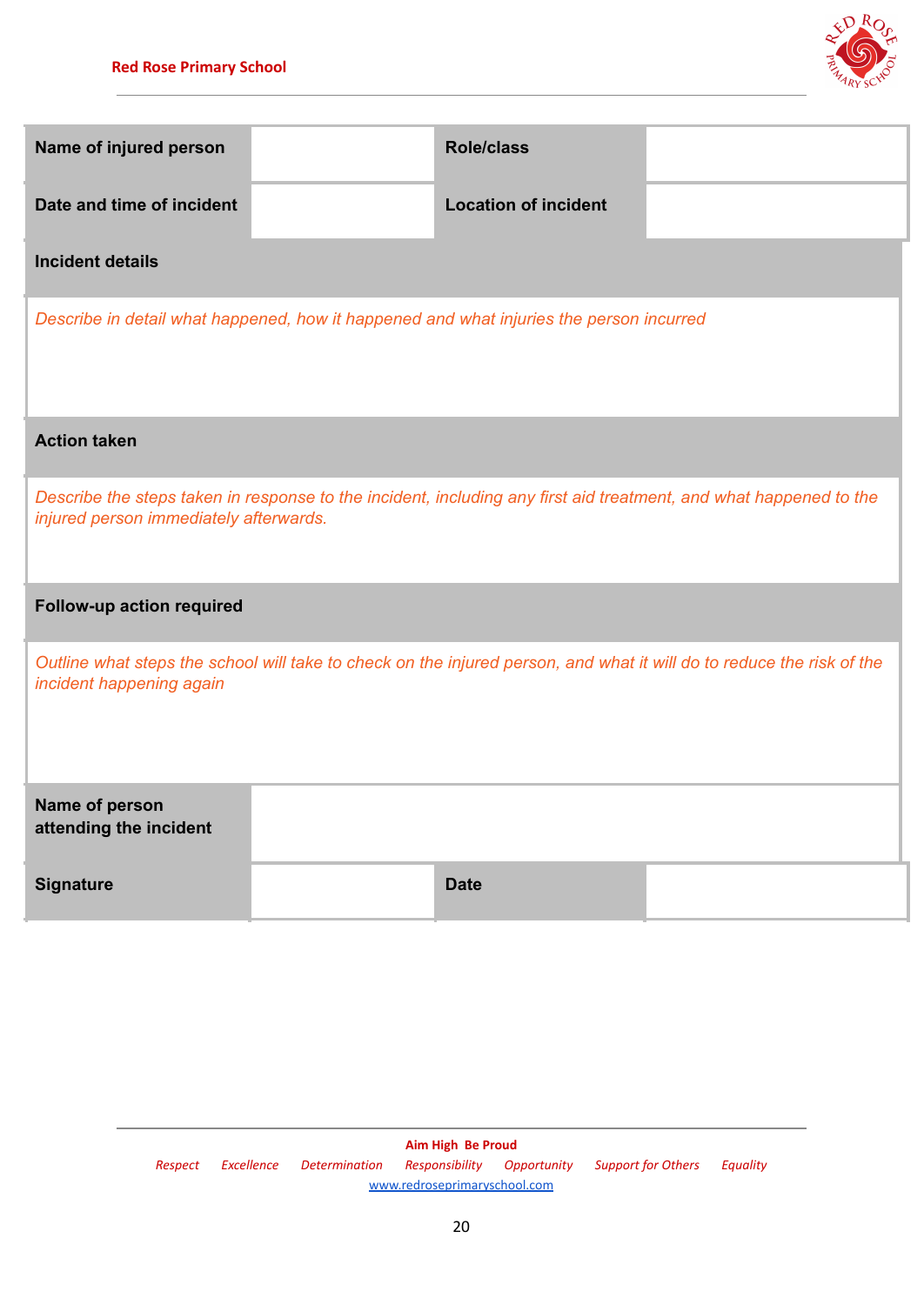

# **Appendix 3. Recommended absence period for preventing the spread of infection**

This list of recommended absence periods for preventing the spread of infection is taken from [non-statutory](https://www.gov.uk/government/uploads/system/uploads/attachment_data/file/522337/Guidance_on_infection_control_in_schools.pdf) guidance for schools and other childcare settings from Public Health England (PHE).

## **Rashes and skin infections**

| <b>Infection or</b><br>complaint      | <b>Recommended period</b><br>to be kept away from<br>school | <b>Comments</b>                                                                                                                                                                                                                                                                                                                                |
|---------------------------------------|-------------------------------------------------------------|------------------------------------------------------------------------------------------------------------------------------------------------------------------------------------------------------------------------------------------------------------------------------------------------------------------------------------------------|
| Athlete's foot                        | <b>None</b>                                                 | Athlete's foot is not a serious condition. Treatment is<br>recommended.                                                                                                                                                                                                                                                                        |
| <b>Chickenpox</b>                     | Until all vesicles have<br>crusted over                     | Some medical conditions make children vulnerable to<br>infections that would rarely be serious in most<br>children, these include those being treated for<br>leukaemia or other cancers. These children are<br>particularly vulnerable to chickenpox. Chickenpox can<br>also affect pregnancy if a woman has not already had<br>the infection. |
| <b>Cold sores</b><br>(herpes simplex) | None                                                        | Avoid kissing and contact with the sores. Cold sores<br>are generally mild and self-limiting.                                                                                                                                                                                                                                                  |
| German measles<br>(rubella)*          | Four days from onset of<br>rash (as per "Green<br>Book")    | Preventable by immunisation (MMR x2 doses). If a<br>pregnant woman comes into contact with German<br>measles she should inform her GP and antenatal<br>carer immediately to ensure investigation.                                                                                                                                              |
| Hand, foot and<br>mouth               | <b>None</b>                                                 |                                                                                                                                                                                                                                                                                                                                                |
| Impetigo                              | Until lesions are<br>crusted and healed, or                 | Antibiotic treatment speeds healing and reduces the<br>infectious period.                                                                                                                                                                                                                                                                      |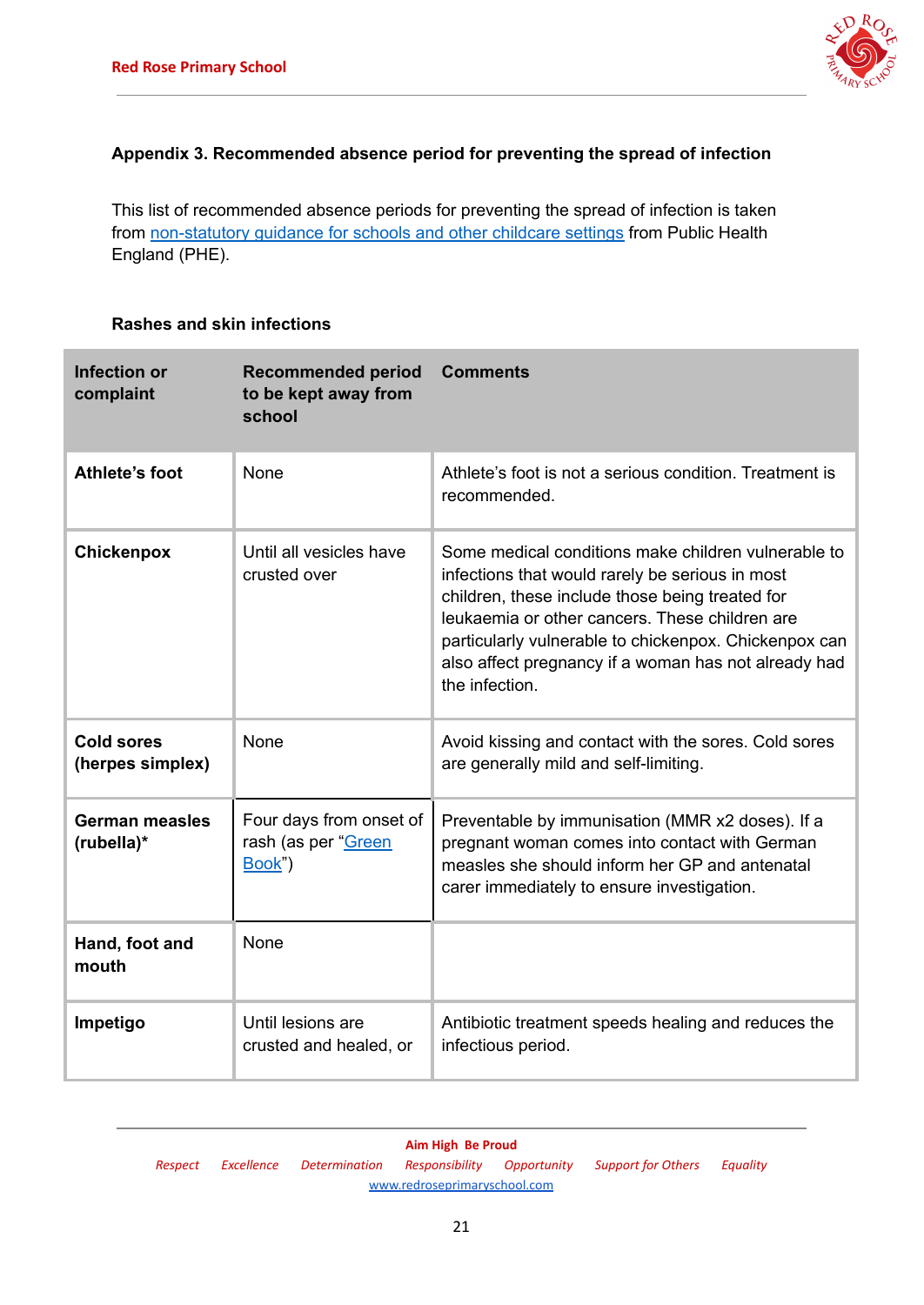

|                                                                       | 48 hours after starting<br>antibiotic treatment                                    |                                                                                                                                                                                                                                                                                                                                                                                                                                                                                                                      |
|-----------------------------------------------------------------------|------------------------------------------------------------------------------------|----------------------------------------------------------------------------------------------------------------------------------------------------------------------------------------------------------------------------------------------------------------------------------------------------------------------------------------------------------------------------------------------------------------------------------------------------------------------------------------------------------------------|
| Measles*                                                              | Four days from onset of<br>rash                                                    | Preventable by immunisation (MMR x2 doses). Some<br>medical conditions make children vulnerable to<br>infections that would rarely be serious in most<br>children, these include those being treated for<br>leukaemia or other cancers. These children are<br>particularly vulnerable to measles. Measles during<br>pregnancy can result in early delivery or even loss of<br>the baby. If a pregnant woman is exposed she should<br>immediately inform whoever is giving antenatal care<br>to ensure investigation. |
| <b>Molluscum</b><br>contagiosum                                       | None                                                                               | A self-limiting condition.                                                                                                                                                                                                                                                                                                                                                                                                                                                                                           |
| Ringworm                                                              | <b>Exclusion not usually</b><br>required                                           | Treatment is required.                                                                                                                                                                                                                                                                                                                                                                                                                                                                                               |
| <b>Roseola</b><br>(infantum)                                          | None                                                                               |                                                                                                                                                                                                                                                                                                                                                                                                                                                                                                                      |
| <b>Scabies</b>                                                        | Child can return after<br>first treatment                                          | Household and close contacts require treatment.                                                                                                                                                                                                                                                                                                                                                                                                                                                                      |
| <b>Scarlet fever*</b>                                                 | Child can return 24<br>hours after starting<br>appropriate antibiotic<br>treatment | Antibiotic treatment is recommended for the affected<br>child.                                                                                                                                                                                                                                                                                                                                                                                                                                                       |
| <b>Slapped cheek</b><br>syndrome/fifth<br>disease<br>(parvovirus B19) | None (once rash has<br>developed)                                                  | Some medical conditions make children vulnerable to<br>infections that would rarely be serious in most<br>children, these include those being treated for<br>leukaemia or other cancers. These children are<br>particularly vulnerable to parvovirus B19. Slapped<br>cheek disease (parvovirus B19) can occasionally<br>affect an unborn child. If exposed early in pregnancy                                                                                                                                        |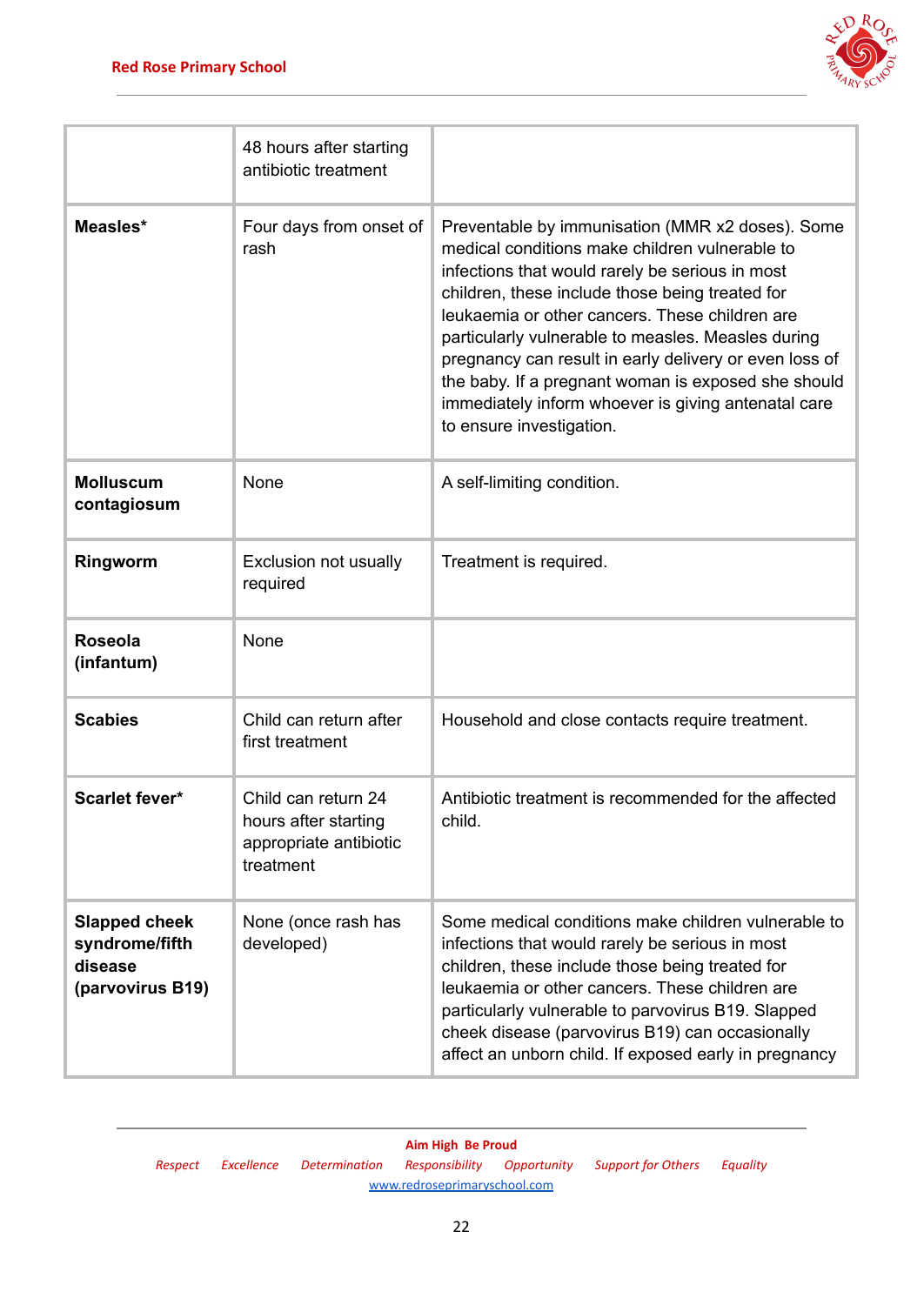

|                              |                                                             | (before 20 weeks), inform whoever is giving antenatal<br>care as this must be investigated promptly.                                                                                                                                                                                                                                                                                                                                                                                                                                                 |
|------------------------------|-------------------------------------------------------------|------------------------------------------------------------------------------------------------------------------------------------------------------------------------------------------------------------------------------------------------------------------------------------------------------------------------------------------------------------------------------------------------------------------------------------------------------------------------------------------------------------------------------------------------------|
| <b>Shingles</b>              | Exclude only if rash is<br>weeping and cannot be<br>covered | Can cause chickenpox in those who are not immune,<br>i.e. have not had chickenpox. It is spread by very<br>close contact and touch. If further information is<br>required, contact your local PHE centre. Some<br>medical conditions make children vulnerable to<br>infections that would rarely be serious in most<br>children, these include those being treated for<br>leukaemia or other cancers. These children are<br>particularly vulnerable to shingles. Shingles can also<br>affect pregnancy if a woman has not already had<br>chickenpox. |
| <b>Warts and</b><br>verrucae | <b>None</b>                                                 | Verrucae should be covered in swimming pools,<br>gymnasiums and changing rooms.                                                                                                                                                                                                                                                                                                                                                                                                                                                                      |

# **Diarrhoea and vomiting illness**

| <b>Infection or</b><br>complaint                                                                         | <b>Recommended period</b><br>to be kept away from<br>school or nursery                                                                                                       | <b>Comments</b>                                                                                                                                                                                                                                                                                                                                                                                                     |
|----------------------------------------------------------------------------------------------------------|------------------------------------------------------------------------------------------------------------------------------------------------------------------------------|---------------------------------------------------------------------------------------------------------------------------------------------------------------------------------------------------------------------------------------------------------------------------------------------------------------------------------------------------------------------------------------------------------------------|
| Diarrhoea and/or<br>vomiting                                                                             | 48 hours from last<br>episode of diarrhoea or<br>vomiting                                                                                                                    |                                                                                                                                                                                                                                                                                                                                                                                                                     |
| E. coli 0157 VTEC<br>Typhoid* [and<br>paratyphoid*]<br>(enteric fever)<br><b>Shigella</b><br>(dysentery) | Should be excluded for<br>48 hours from the last<br>episode of diarrhoea.<br>Further exclusion may<br>be required for some<br>children until they are<br>no longer excreting | Further exclusion is required for children aged 5<br>years or younger and those who have difficulty in<br>adhering to hygiene practices. Children in these<br>categories should be excluded until there is evidence<br>of microbiological clearance. This guidance may also<br>apply to some contacts who may also require<br>microbiological clearance. Please consult your local<br>PHE centre for further advice |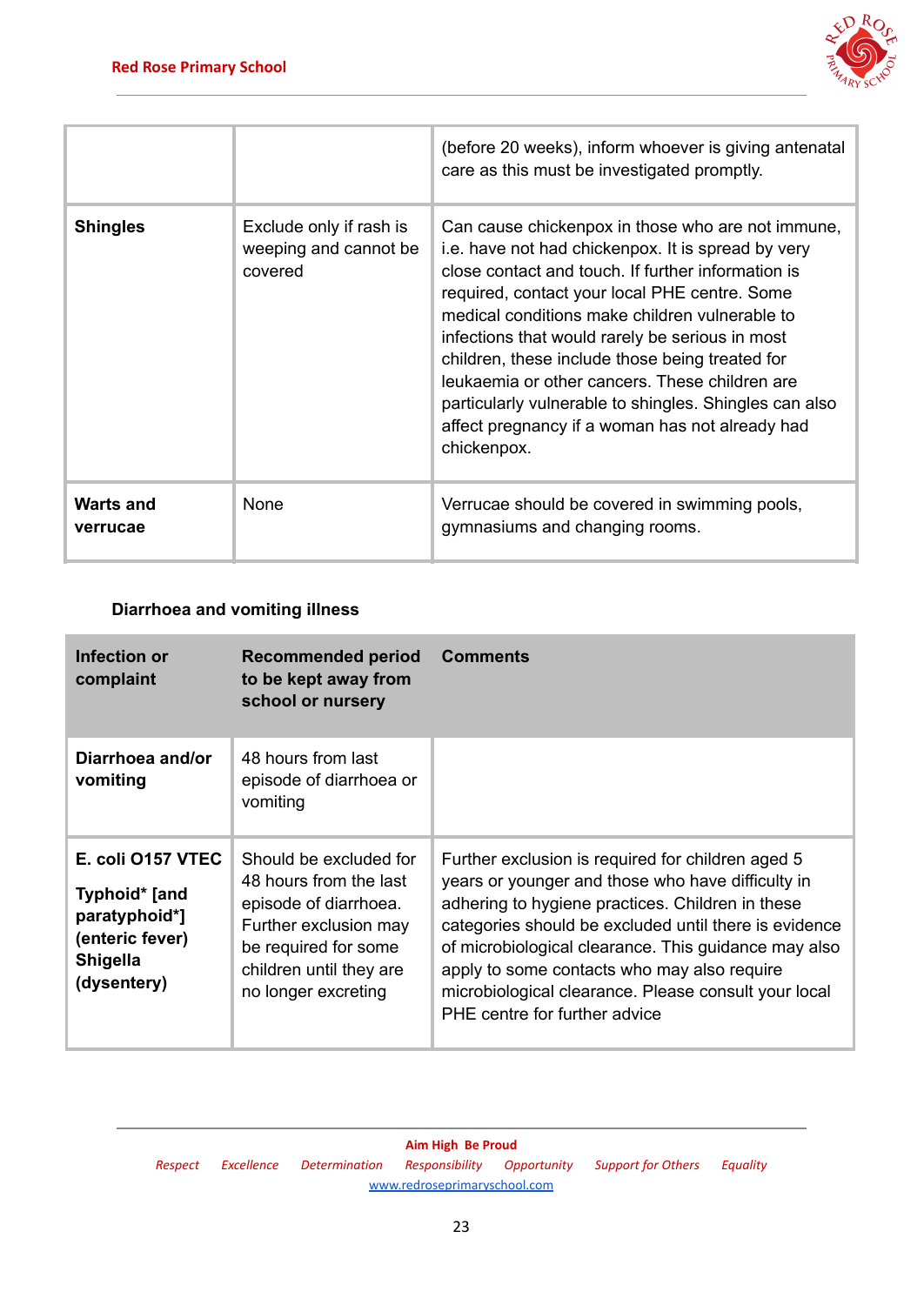

| Exclude for 48 hours<br><b>Cryptosporidiosis</b><br>from the last episode of<br>diarrhoea | Exclusion from swimming is advisable for two weeks<br>after the diarrhoea has settled |
|-------------------------------------------------------------------------------------------|---------------------------------------------------------------------------------------|
|-------------------------------------------------------------------------------------------|---------------------------------------------------------------------------------------|

# **Respiratory infections**

| Infection or<br>complaint | <b>Recommended period</b><br>to be kept away from<br>school or nursery                                                | <b>Comments</b>                                                                                                                                                                                                                                                                                                 |
|---------------------------|-----------------------------------------------------------------------------------------------------------------------|-----------------------------------------------------------------------------------------------------------------------------------------------------------------------------------------------------------------------------------------------------------------------------------------------------------------|
| Flu (influenza)           | Until recovered                                                                                                       | Some medical conditions make children vulnerable<br>to infections that would rarely be serious in most<br>children, these include those being treated for<br>leukaemia or other cancers. It may be advisable for<br>these children to have additional immunisations, for<br>example pneumococcal and influenza. |
| Tuberculosis*             | Always consult your<br>local PHE centre                                                                               | Some medical conditions make children vulnerable<br>to infections that would rarely be serious in most<br>children, these include those being treated for<br>leukaemia or other cancers. It may be advisable for<br>these children to have additional immunisations, for<br>example pneumococcal and influenza. |
| Whooping cough*           | Five days from starting<br>antibiotic treatment, or<br>21 days from onset of<br>illness if no antibiotic<br>treatment | Preventable by vaccination. After treatment,<br>non-infectious coughing may continue for many<br>weeks. Your local PHE centre will organise any<br>contact tracing necessary.                                                                                                                                   |

# **Other infections**

| <b>Infection or</b><br>complaint | nursery | <b>Recommended</b><br>period to be kept<br>away from school or | <b>Comments</b>   |                                                                                             |  |
|----------------------------------|---------|----------------------------------------------------------------|-------------------|---------------------------------------------------------------------------------------------|--|
|                                  |         |                                                                | Aim High Be Proud | Designat Fundlance Determination Designativities Opportunities Company Car Others Faccolise |  |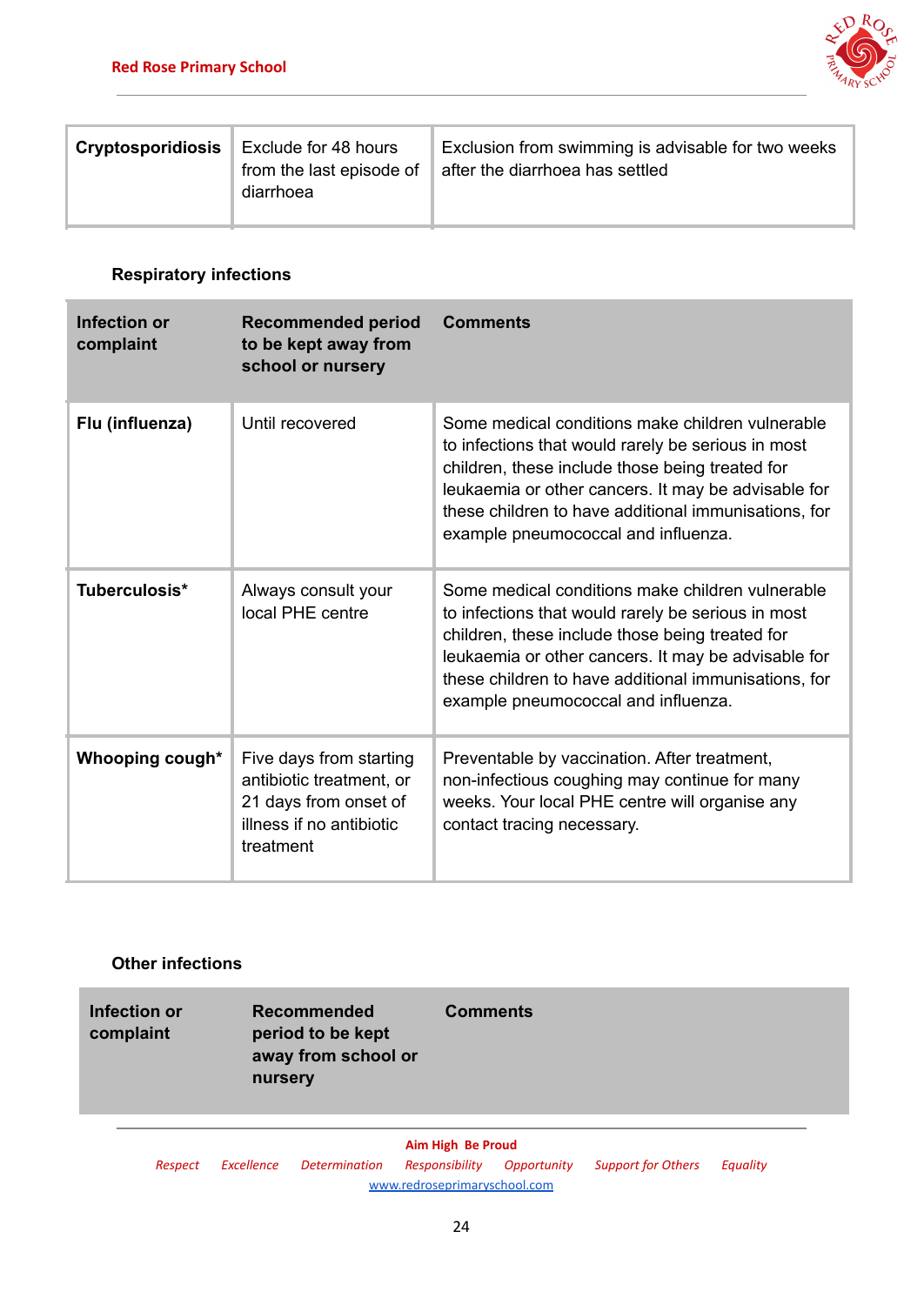

| Conjunctivitis                                | None                                                                                                            | If an outbreak/cluster occurs, consult your local<br>PHE centre.                                                                                                                                                                                                                                                                                                                                                                                                                                                                                                                                                                                            |
|-----------------------------------------------|-----------------------------------------------------------------------------------------------------------------|-------------------------------------------------------------------------------------------------------------------------------------------------------------------------------------------------------------------------------------------------------------------------------------------------------------------------------------------------------------------------------------------------------------------------------------------------------------------------------------------------------------------------------------------------------------------------------------------------------------------------------------------------------------|
| Diphtheria*                                   | Exclusion is essential.<br>Always consult with<br>your local HPT                                                | Family contacts must be excluded until cleared to<br>return by your local PHE centre. Preventable by<br>vaccination. Your local PHE centre will organise any<br>contact tracing necessary.                                                                                                                                                                                                                                                                                                                                                                                                                                                                  |
| <b>Glandular fever</b>                        | None                                                                                                            |                                                                                                                                                                                                                                                                                                                                                                                                                                                                                                                                                                                                                                                             |
| <b>Head lice</b>                              | None                                                                                                            | Treatment is recommended only in cases where live<br>lice have been seen.                                                                                                                                                                                                                                                                                                                                                                                                                                                                                                                                                                                   |
| <b>Hepatitis A*</b>                           | Exclude until seven<br>days after onset of<br>jaundice (or seven<br>days after symptom<br>onset if no jaundice) | In an outbreak of hepatitis A, your local PHE centre<br>will advise on control measures.                                                                                                                                                                                                                                                                                                                                                                                                                                                                                                                                                                    |
| Hepatitis B*, C*,<br><b>HIV/AIDS</b>          | None                                                                                                            | Hepatitis B and C and HIV are bloodborne viruses<br>that are not infectious through casual contact. All<br>spillages of blood should be cleaned up<br>immediately (always wear PPE). When spillages<br>occur, clean using a product that combines both a<br>detergent and a disinfectant. Use as per<br>manufacturer's instructions and ensure it is effective<br>against bacteria and viruses and suitable for use on<br>the affected surface. Never use mops for cleaning<br>up blood and body fluid spillages - use disposable<br>paper towels and discard clinical waste as<br>described below. A spillage kit should be available<br>for blood spills. |
| Meningococcal<br>meningitis*/<br>septicaemia* | Until recovered                                                                                                 | Meningitis C is preventable by vaccination There is<br>no reason to exclude siblings or other close<br>contacts of a case. In case of an outbreak, it may<br>be necessary to provide antibiotics with or without<br>meningococcal vaccination to close school                                                                                                                                                                                                                                                                                                                                                                                               |